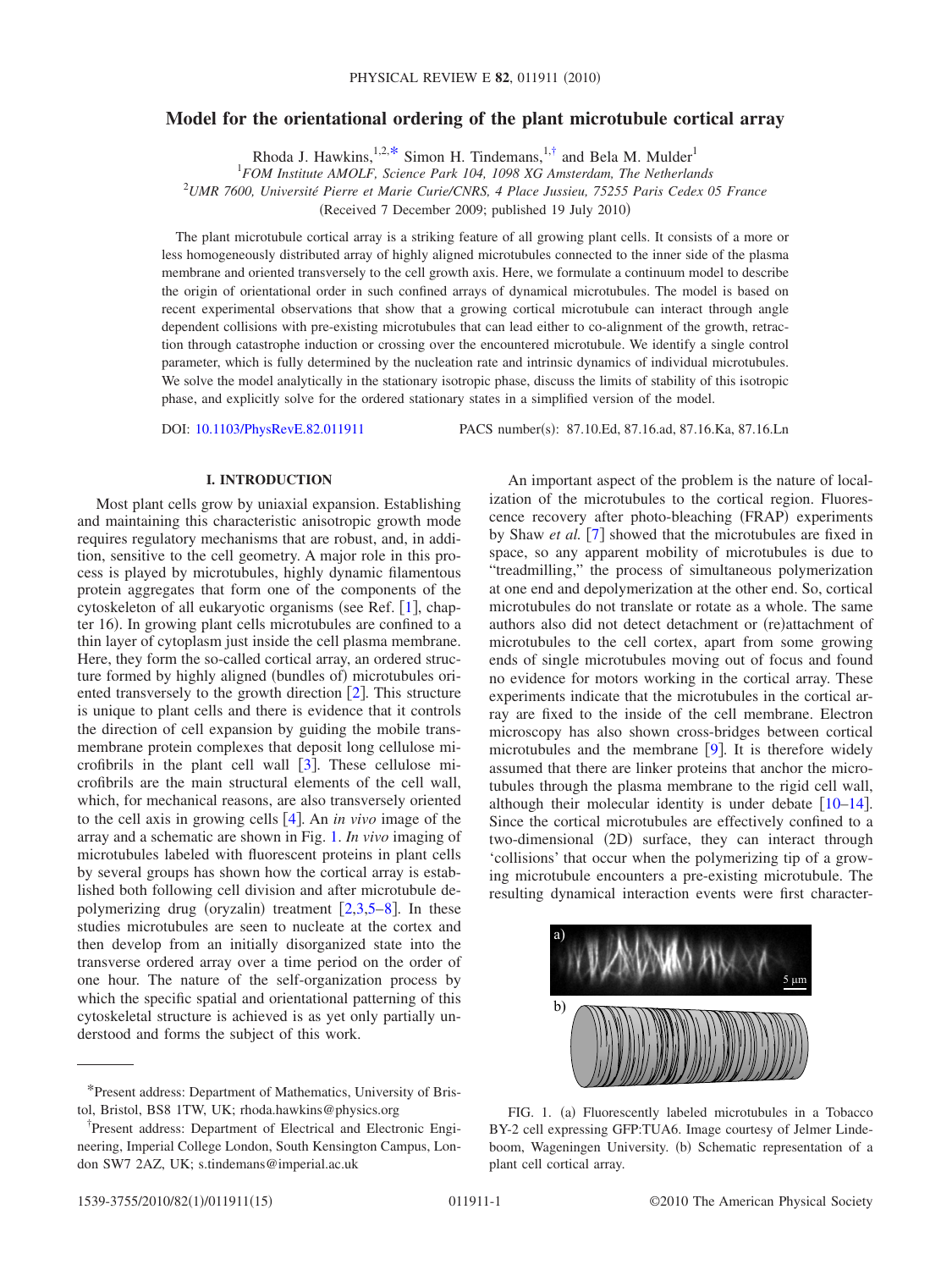ized by Dixit and Cyr  $[15]$  $[15]$  $[15]$  in tobacco Bright Yellow-2 (BY-2) cells. They observed three different possible outcomes: (i) *zippering*: a growing microtubule bending toward the direction of the microtubule encountered, which occurs only when the angle of incidence is relatively small  $(\leq 40^{\circ})$ (ii) *induced catastrophe*: an initially growing microtubule switching to a shrinking state and retracting after the collision, an effect predominant at larger angles of incidence and (iii) crossover: a growing microtubule 'slipping over' the one encountered and continuing to grow in its original direction.

There are clearly many coupled mechanisms at work in this complex biological system, contributing to the assembly and maintenance of this microtubule cortical array structure. We are interested in understanding what are the main contributing factors and how their interplay leads to the observed orientational ordering. With this aim in mind we develop a coarse-grained model, incorporating all the effects discussed above. Our emphasis on the plant-specific biological mechanism of the ordering in the cortical array distinguishes our approach from earlier work.

Over the years, various models for self-organization of cytoskeletal filaments (and polar rods in general) have been proposed  $\lceil 16-21 \rceil$  $\lceil 16-21 \rceil$  $\lceil 16-21 \rceil$ , and the model by Zumdieck *et al.*  $\lceil 22 \rceil$  $\lceil 22 \rceil$  $\lceil 22 \rceil$ was applied to the plant cortex. However, in each of these models the filaments are assumed to have rotational and, in most cases, translational degrees of freedom. This is inconsistent with the fact that the plant cortical microtubules are stably anchored. Inspired by the experimental results of Dixit and Cyr [[15](#page-14-10)], Baulin *et al.* [[23](#page-14-14)] report on a two-dimensional dynamical system of treadmilling and colliding microtubules. Their focus was on establishing the minimal interactions needed to generate dynamical alignment. Using simulations they showed that a pausing mechanism, whereby a growing microtubule stalls against another microtubule until the latter moves away, can indeed lead to ordering. Stalling, however, is not often observed in the cortical array. Moreover, their model lacks dynamic instabilities, i.e., catastrophes, both spontaneous and induced, and rescues, which is arguably unrealistic in view of the observed dynamics. Because of this, the microtubules will, in the absence of collisions, deterministically grow to infinite length, making it unlikely that stable aligned stationary phases actually exist in their system.

The outline of the paper is as follows. In Sec. [II,](#page-1-0) we formulate our course-grained model starting from a description of the dynamics of individual microtubules. We then construct the continuity equations that couple the densities of growing, shrinking and inactive microtubule segments due to the intrinsic and collisional dynamics. In the steady state we can reduce the initial set of equations to four coupled nonlinear integral equations. We then perform a dimensional analysis to identify the relevant control parameter of the system. In Sec. [III,](#page-7-0) we present the results of our model. We first solve the model analytically in the isotropic stationary state. Using a bifurcation analysis we then determine the critical values of the control parameter at which the system develops ordered solutions. We interpret these results in terms of the physical parameters of microtubule segment length and mesh size. Finally, we formulate a minimal model with realistic interaction parameters that we can solve numerically to obtain all stationary ordered solutions. We close by giving arguments for the stability of these solutions. The paper concludes with a discussion section. An appendix outlines further details of the numerical solution technique employed.

## **II. MODEL**

#### <span id="page-1-0"></span>**A. Description of the microtubules and their dynamics**

As described in the introduction we confine the configuration of the microtubules to a 2D plane. Since collisioninduced zippering events can cause microtubules to bend along the direction of preexisting ones, we consider each microtubule to consist of a series of connected segments with a fixed orientation. We treat these segments as straight rigid rods. This is justifiable since the persistence length  $l_p$  of microtubules is long ( $\sim$ mm) compared to the average length of a microtubule ( $\sim$ 10  $\mu$ m) and, as mentioned above, adhesion to the plasma membrane further inhibits thermal motion.

Microtubules are known to be dynamic in that they are continually growing or shrinking by (de)polymerization. We use the standard two-state dynamic instability model of Dogterom and Leibler  $\lceil 24 \rceil$  $\lceil 24 \rceil$  $\lceil 24 \rceil$  which assumes that each microtubule has a "plus" end, located on the final segment of each microtubule, that is either growing (labeled by  $+)$  with speed *v*<sup>+</sup> or shrinking (labeled by −) with speed *v*<sup>−</sup>. This plus end can switch stochastically from growing to shrinking (a socalled "catastrophe") with rate  $r_c$ , or from shrinking to growing (a so-called "rescue") with rate  $r_r$  in a process known as dynamic instability.

We model the creation of new microtubules with a constant, homogeneous, isotropic nucleation rate  $r_n$  in the plane of the 2D model. *In vivo* nucleation appears to occur at the cortex and has been observed to occur in random orientations unattached to pre-existing microtubules  $[7]$  $[7]$  $[7]$ . Although microtubules have also been observed to nucleate by  $\gamma$ -tubulin complexes binding to pre-existing microtubules  $[2,25,26]$  $[2,25,26]$  $[2,25,26]$  $[2,25,26]$  $[2,25,26]$  we ignore this possibility for simplicity's sake. By the same token we disregard the possibility of the shrinking of microtubules at their less active "minus" end, leading to motion through the "treadmilling" mechanism  $[27]$  $[27]$  $[27]$ . The initial segment of each microtubule therefore remains attached to the nucleation point in our model.

We call the final segment of a microtubule, which contains the growing or shrinking tip, *active* and all the remaining ones, which do not change their length, *inactive* (labeled by 0). A cartoon of an individual microtubule according to these definitions is depicted in Fig.  $2$  (see also the description of the parameters in Table [I](#page-2-1)). When a microtubule collides with another microtubule and experiences a zippering event, its active segment is converted into an inactive segment, and a new active segment is created alongside the encountered microtubule. The inverse can also occur: if the active segment shrinks to zero length, a previously inactive segment in another direction can be reactivated. An induced catastrophe event simply causes the growing active segment to become a shrinking one, as is the case for spontaneous catastrophes. Finally, a crossover results in the growing active segment continuing to grow unperturbed.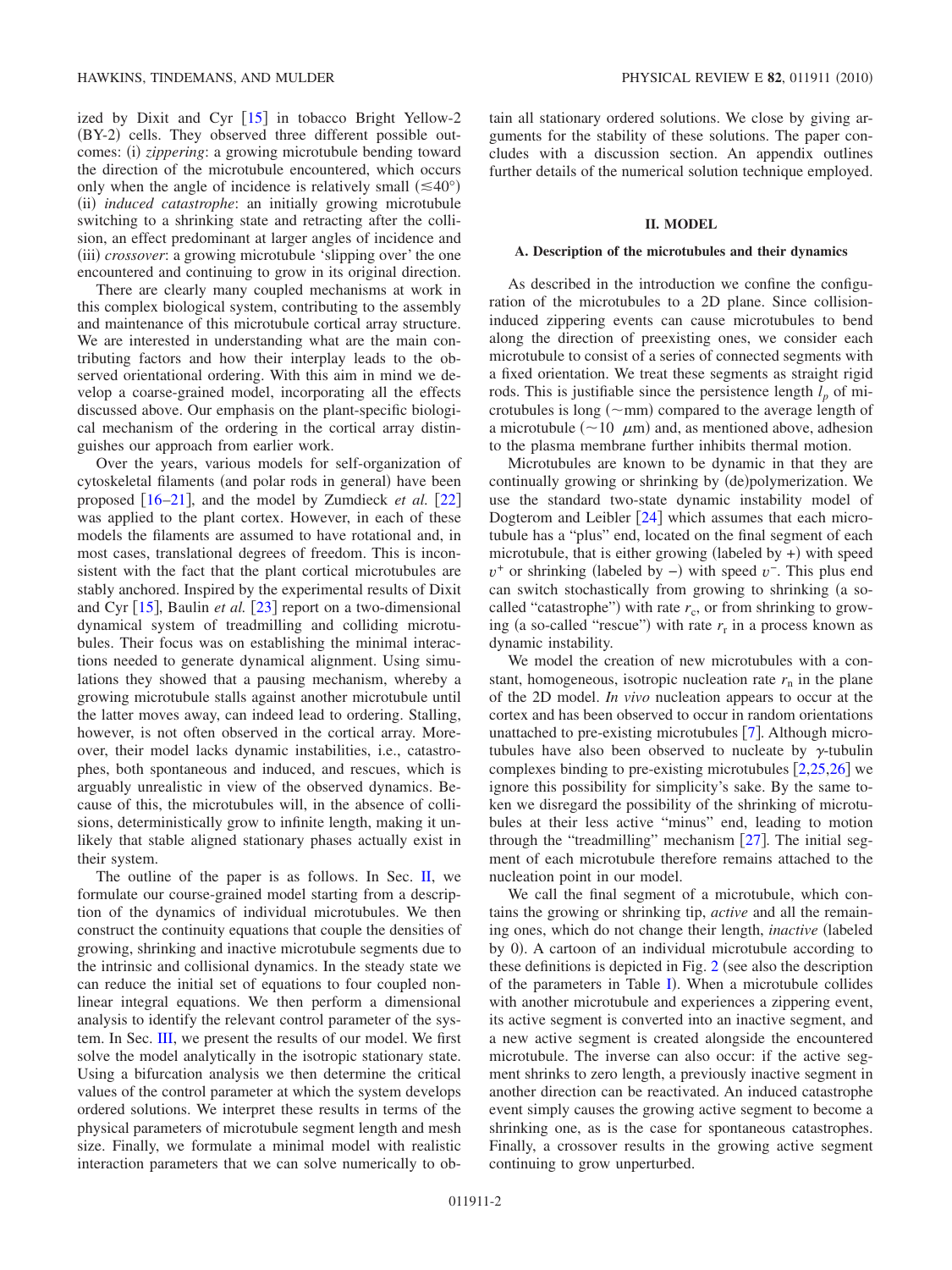<span id="page-2-0"></span>

FIG. 2. Schematic representation of the model interaction. The microtubule of interest is drawn in black and other microtubules that it encounters are in gray. The active segments of the black microtubule have an arrow head indicating growth or shrinkage whereas inactive segments end in the junction with the following segment depicted by a dot.

<span id="page-2-2"></span>

FIG. 3. Probabilities for zippering, crossovers and catastrophes as deduced from the observations of  $[15]$  $[15]$  $[15]$  (combined data from MBD-DsRed and YFP-TUA6 labeling). Light gray shaded region: fraction of zippering events. Dark gray shaded region: fraction of induced catastrophes. White region: fraction of crossovers. Every data point is located at the center of the corresponding bin, and the shaded regions have been extended to the boundaries using horizontal lines. The corresponding lowest order Fourier coefficients of the interaction functions are:  $\hat{c}_0$ =0.59,  $\hat{c}_2$ =−0.36, and  $\hat{z}_0$ =0.24 (computed using numerical integration of the product of  $|\sin \theta|$  and a piecewise linear interpolation of the data).

In Fig. [3,](#page-2-2) we present the relative probabilities for zippering, induced catastrophes and crossovers as a result of collisions between microtubules, based on the data provided by Dixit and Cyr  $[15]$  $[15]$  $[15]$ . We assume that there are no microtubule polarity effects, as they were not reported. The probabilities  $P_z(\theta-\theta')$ ,  $P_x(\theta-\theta')$  and  $P_c(\theta-\theta')$  for zippering, crossovers and induced catastrophes respectively are therefore even functions of the angle difference  $\theta - \theta'$  defined by their values on the interval  $[0, \frac{\pi}{2}]$ . In this article we will use only the

<span id="page-2-1"></span>TABLE I. Overview of all parameters and variables in natural dimensions. Experimental values for tobacco BY-2 cells in interphase from  $[36,10]$  $[36,10]$  $[36,10]$  $[36,10]$ .

| Parameters                                                             | Description                                                                              | Dimensions                                                          | Experimental value                |
|------------------------------------------------------------------------|------------------------------------------------------------------------------------------|---------------------------------------------------------------------|-----------------------------------|
| $v^+$                                                                  | Growth speed                                                                             | [length]/[time]                                                     | 0.08 $\mu$ m s <sup>-1</sup>      |
| $v^-$                                                                  | Shrinkage speed                                                                          | [length]/[time]                                                     | 0.16–0.32 $\mu$ m s <sup>-1</sup> |
| $r_{\rm c}$                                                            | Catastrophe rate                                                                         | $1/[\text{time}]$                                                   | $0.005 - 0.017$ s <sup>-1</sup>   |
| $r_{\rm r}$                                                            | Rescue rate                                                                              | $1/[\text{time}]$                                                   | $0.007 - 0.06$ s <sup>-1</sup>    |
| $r_{\rm n}$                                                            | Nucleation rate                                                                          | $[length]-2[time]-1$                                                |                                   |
| $P_{\rm c}(\theta)$                                                    | Probability of induced catastrophe upon collision                                        |                                                                     |                                   |
| $P_{\rm z}(\theta)$                                                    | Probability of zippering upon collision                                                  |                                                                     |                                   |
| Synthetic parameters                                                   |                                                                                          |                                                                     |                                   |
| $g = \frac{r_r}{v^-} - \frac{r_c}{v^+}$                                | Growth parameter                                                                         | $1/[\text{time}]$                                                   |                                   |
| $u=1+\frac{v^{+}}{v^{-}}$                                              | Speed ratio                                                                              |                                                                     |                                   |
| $c(\theta) = \sin( \theta ) P_c(\theta) \leftrightarrow \{\hat{c}_n\}$ | Effective catastrophic collision probability                                             |                                                                     |                                   |
| $z(\theta) = \sin( \theta ) P_z(\theta) \leftrightarrow \{\hat{z}_n\}$ | Effective zippering probability                                                          |                                                                     |                                   |
| Dependent variables                                                    |                                                                                          |                                                                     |                                   |
| $k(\theta)$                                                            | Microtubule length density                                                               | $[length]$ <sup>-1</sup> $[radian]$ <sup>-1</sup>                   |                                   |
| $\overline{l}(\theta)$                                                 | Average microtubule Segment length                                                       | [length]                                                            |                                   |
| ${m_i^+(l, \theta), m_i^-(l, \theta), m_i^0(l, \theta)}$               | Density of growing/shrinking/inactive segments with<br>length $l$ and direction $\theta$ | $\lceil \text{length} \rceil^{-3} \lceil \text{radian} \rceil^{-1}$ |                                   |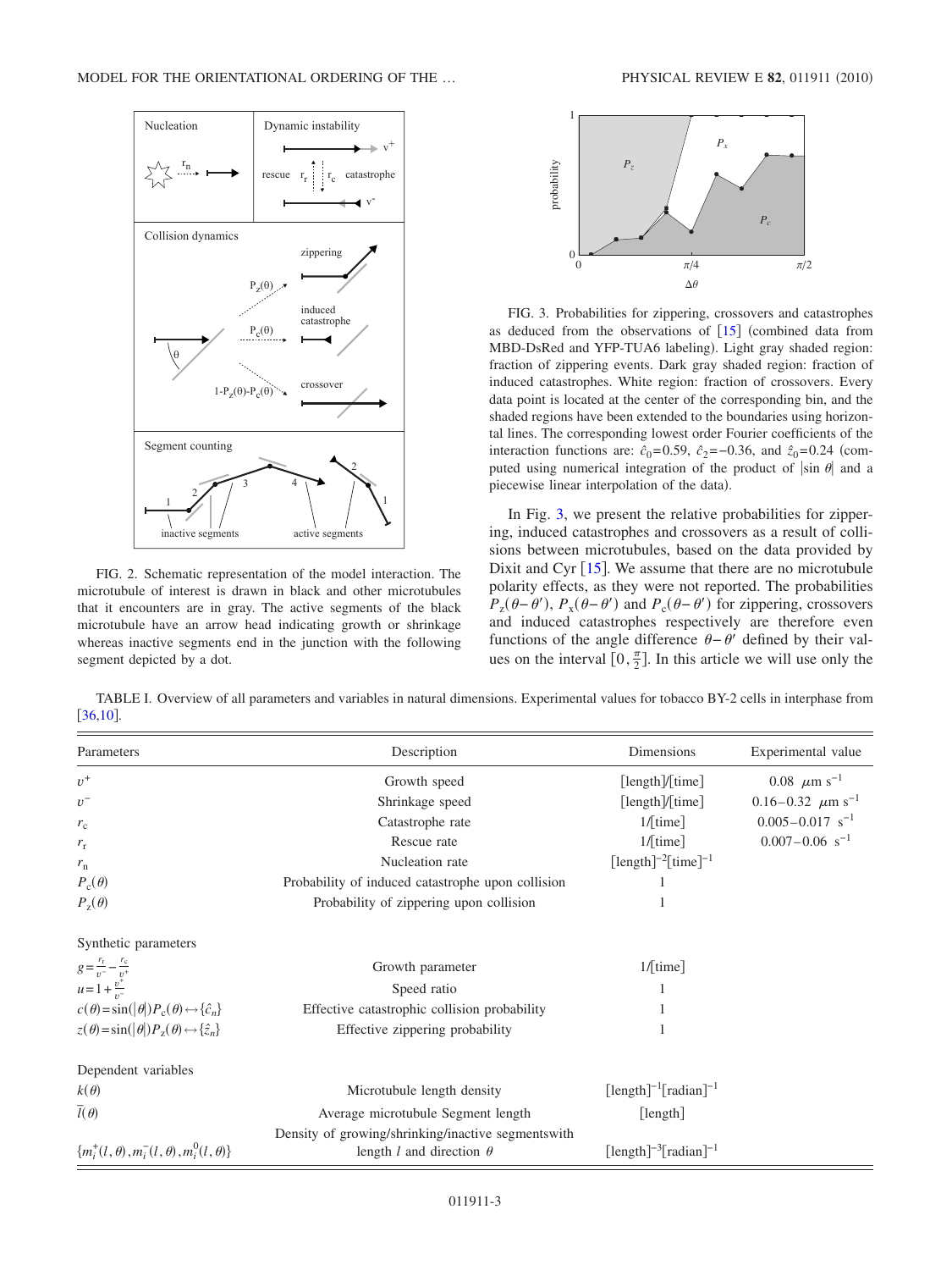following minimal set of properties, which are qualitatively supported by the data. First, zippering becomes less likely for increasing angle of incidence, and is effectively zero at  $\theta - \theta' = \frac{\pi}{2}$ , which is reasonable as the energy associated with bending the microtubule increases with angle. Second, the probability for induced catastrophes monotonically increases with increasing angle of incidence, reaching a maximum at  $\theta - \theta' = \frac{\pi}{2}$ , consistent with observations that indicate that a microtubule which is hindered in its growth will undergo a catastrophe at a rate that depends inversely on its growth speed  $\lceil 28 \rceil$  $\lceil 28 \rceil$  $\lceil 28 \rceil$ .

## **B. Continuum model**

Since there are many ( $\approx 10^2 - 10^3$ ) microtubules, each of which can have multiple segments, in the cortical array of a typical interphase plant cell we treat the system using a coarse-grained description. In this approach, instead of individual microtubules, we consider local densities of microtubule segments. This approximation is reasonable as long as the length scale of an individual microtubule segment is small compared to the linear dimensions of the cell. From the outset we assume that the system is (and remains) spatially homogeneous, and we will eventually restrict ourselves to the steady-state solutions. In our model, microtubules are made up of multiple connected segments, and the junctions between segments correspond to past zippering events where the microtubule has changed its growth direction. We introduce an index *i* to distinguish these segments of a microtubule, starting at 1 for the segment attached to the nucleation site and incremented for each subsequent segment. The recently nucleated  $i=1$  segments are distributed isotropically, but segments with higher indices may acquire a preferred orientation as a result of the zippering interactions. Because the zippering dynamics of a growing tip are independent of the number, orientation and length of the segments behind it, the segments of a microtubule can be treated in isolation, with appropriate boundary conditions and connection properties. Our fundamental variables are therefore the areal number densities  $m_i^{\sigma}(l, \theta, t)$  of segments in state  $\sigma$ 0,−,+ with segment number *i* having length *l* and orientation  $\theta$  (measured from an arbitrary axis) at time *t*. These densities obey a set of evolution equations that can symbolically be written as

<span id="page-3-0"></span>
$$
\partial_t m_i^+(l, \theta, t) = \Phi_{growth} + \Phi_{rescue} - \Phi_{spont. \ cat.} - \Phi_{induced \ cat.} - \Phi_{zipper}
$$
\n(1a)

<span id="page-3-2"></span>
$$
\partial_t m_i^-(l, \theta, t) = \Phi_{shrinkage} - \Phi_{rescue} + \Phi_{spont. \ cat.} + \Phi_{induced \ cat.} + \Phi_{reactivation} \eqno{(1b)}
$$

$$
\partial_t m_i^0(l, \theta, t) = + \Phi_{\text{zipper}} - \Phi_{\text{reaction}}.
$$
 (1c)

<span id="page-3-1"></span>The flux terms  $\Phi_{event}$  couple the equations for the growing, shrinking and inactive segments and between different values of *i*. Equations  $(1a)$  $(1a)$  $(1a)$ – $(1c)$  $(1c)$  $(1c)$  must be supplemented by a set of boundary conditions for the growing segments at *l*=0. For the initial segment  $(i=1)$  this reflects the isotropic nucleation of new microtubules, given by

$$
v^{+}m_{1}^{+}(l=0,\theta,t)=\frac{r_{n}}{2\pi},
$$
\n(2)

<span id="page-3-6"></span>where  $r_n$  is nucleation rate. For subsequent segments  $i > 1$ , the 'nucleation' of growing segments is the result of the zippering of segments with index *i*−1. Defining  $\varphi_{\text{zipper}}^{i-1\to i}(\theta)$  $\rightarrow \theta, l', t$  as the flux of *(i*−1)-segments with angle  $\theta'$  and length *l'* zippering into angle  $\theta$  at time *t* [this is made explicit] in Eq.  $(13)$  $(13)$  $(13)$ ], we obtain the boundary condition

<span id="page-3-3"></span>
$$
v^{+}m_{i\geq 2}^{+}(l=0,\theta,t)=\int dl'\int d\theta'\,\varphi_{\text{zipper}}^{i-1\to i}(\theta'\to\theta,l',t). \tag{3}
$$

In the general case, this leads to a different boundary condition on the density of growing segments for every value of *i*. The model therefore consists of an infinite set of coupled equations, three for every value of *i*. However, in Sec. [II C,](#page-5-0) we will show that in the steady state we can explicitly sum our variables over the segment indices, reducing the infinite set to a finite set of 4 equations. In the following, we derive explicit expressions for each of the flux terms  $\Phi_{event}$  in Eq.  $(1).$  $(1).$  $(1).$ 

## *1. Growth and shrinkage terms:*  $\Phi_{growth}$  *and*  $\Phi_{shrinkage}$

 $\Phi_{growth}$  in Eq. ([1a](#page-3-0)) corresponds to the length increase of the growing segments. For segment growth in isolation, the length increase in a small time interval  $\delta t$  is given by  $v^+ \delta t$ , where  $v^+$  is the growth velocity, and we have  $m_i^+(l)$ + $v^+ \delta t$ ,  $\theta$ ,  $t + \delta t$ ) =  $m_i^+(l, \theta, t)$ . By expanding the left hand term to first order in  $\delta t$ , we find

$$
\partial_t m_i^+(l, \theta, t) = -v^+ \partial_l m_i^+(l, \theta, t) \equiv \Phi_{growth}.
$$
 (4)

<span id="page-3-5"></span><span id="page-3-4"></span>A similar derivation yields that

$$
\partial_t m_i^-(l, \theta, t) = v^- \partial_l m_i^-(l, \theta, t) \equiv \Phi_{shrink}, \tag{5}
$$

where *v*<sup>−</sup> is the shrinking velocity.

## 2. Dynamic instability terms:  $\Phi_{rescue}$  and  $\Phi_{spot.}$  *cat*.

 $\Phi_{rescue}$  and  $\Phi_{spont. \ cat.}$  in Eqs. ([1a](#page-3-0)) and ([1b](#page-3-2)) correspond to the fluxes due to the spontaneous rescues and spontaneous catastrophe respectively and are simply given by

$$
\Phi_{rescue} = r_r m_i^-(l, \theta, t) \tag{6}
$$

$$
\Phi_{\text{spont. cat.}} = r_c m_i^+(l, \theta, t),\tag{7}
$$

where  $r_r$  is the spontaneous rescue rate and  $r_c$  is the spontaneous catastrophe rate.

So far, we have described the first three terms of Eqs.  $(1a)$  $(1a)$  $(1a)$ and ([1b](#page-3-2)) (growth, shrinkage and dynamic instability terms). Together, these fully describe a system of non-interacting microtubules, in which also the boundary condition Eq. ([3](#page-3-3)) vanishes due to the absence of zippering. In this special case, setting  $m_i^{\sigma} = 0$  for all  $i \ge 2$ , we recover the well-known equations introduced by Dogterom and Leibler  $[24]$  $[24]$  $[24]$ .

## 3. Interaction terms:  $\Phi$ <sub>induced cat</sub>,  $\Phi$ <sub>zipper</sub>

An interaction can occur when a growing active microtubule segment collides with another segment, irrespective of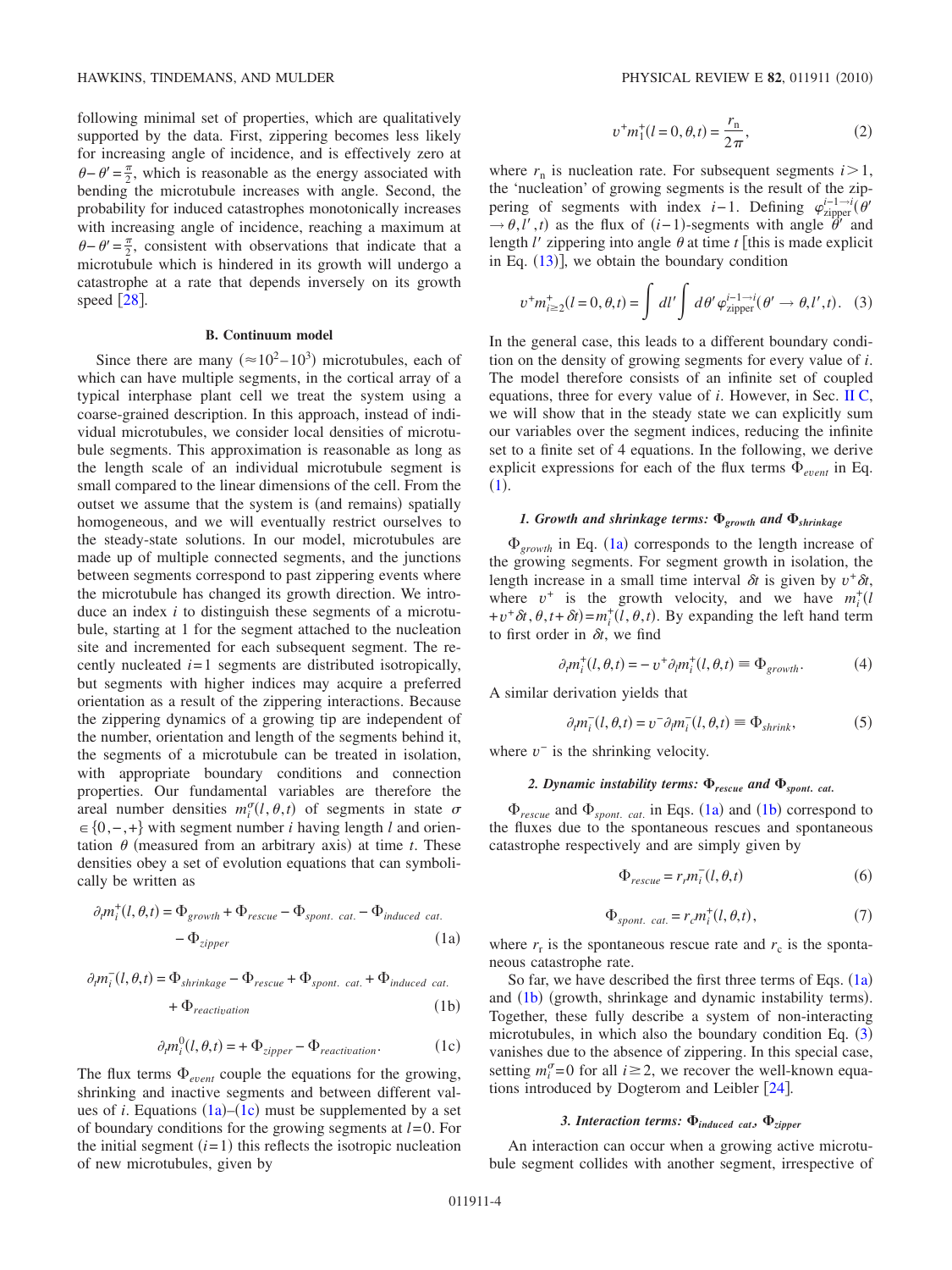the latter's state and length. This prompts the definition of the total length density  $k(\theta, t)$  of all microtubule segments in direction  $\theta$  at time *t*, given by

<span id="page-4-5"></span>
$$
k(\theta, t) = \sum_{i} \int \, \mathrm{d}l \, I[m_i^+(l, \theta, t) + m_i^-(l, \theta, t) + m_i^0(l, \theta, t)]. \tag{8}
$$

The density of collisions of a microtubule segment growing in direction  $\theta$  with other segments in direction  $\theta'$  is determined by the perpendicular projection of the length density onto the path of the incoming segment:

$$
|\sin(\theta - \theta')| k(\theta', t). \tag{9}
$$

When a collision occurs, one of the three possible events, induced catastrophe  $(c)$ , zippering  $(z)$  or crossover  $(x)$  occurs, with probabilities  $P_c(\theta - \theta')$ ,  $P_z(\theta - \theta')$ , and  $P_x(\theta - \theta')$ , respectively. These probabilities can (and *in-vivo* do, see Fig. [3](#page-2-2)) depend on the relative angle  $\theta - \theta'$  between the incoming segment and the "scatterer." For convenience sake we absorb the geometrical factor  $|\sin(\theta-\theta')|$  into the probabilities, by defining  $f(\theta - \theta') = |\sin(\theta - \theta')| P_f(\theta - \theta')$  for all events *f*  $\in \{c, z, x\}$ . The incoming flux of growing microtubule segments with given segment number, length and orientation is given by  $v^+ m_i^+(l, \theta, t)$ . With these definitions we can write the interaction terms as

$$
\Phi_{\text{induced cat.}} = v^+ m_i^+(l, \theta, t) \int d\theta' c(\theta - \theta') k(\theta', t) \tag{10}
$$

<span id="page-4-1"></span>
$$
\Phi_{\text{zipper}} = v^+ m_i^+(l, \theta, t) \int d\theta' z (\theta - \theta') k(\theta', t). \tag{11}
$$

The analogous term for crossovers is not used, because the occurrence of a crossover event has no effect on the growth of a microtubule.

## 4. Reactivation term:  $\Phi$ <sub>reactivation</sub>

Shrinking microtubules will necessarily shrink back along the paths they grew along. This includes undoing any zippering events that may have occurred in the past. In this sense the microtubules retain a nontrivial memory of their paths, which should be addressed by the model. Here, we derive an implicit expression for this "unzippering" process. In the following paragraph we will then show how a balance law that follows from the steady state assumption allows us to obtain an explicit expression for the contribution of this process in terms of the model variables.

When active segments with index  $i+1$  shrink to zero length, they reactivate inactive segments with index *i*, effectively undoing the zippering event that created the  $i+1$  segment in the past. The  $i+1$  segment is removed and an inactive *i* segment is converted into a shrinking *i* segment. The reactivation term  $\Phi_{\text{reaction}}$  describes the conversion flux from inactive to active segments with segment index *i*. We note that the (forward) zippering process is independent of the properties (length and angle) of the previous segments. This implies that the correlations between segment orientations can be fully expressed in terms of pairs of subsequent indices, i.e.,  $i$  and  $i+1$ . As a result, the reactivation flux (rePHYSICAL REVIEW E 82, 011911 (2010)

verse zippering process) can be computed using only quantities related to the segment indices  $i$  and  $i+1$ .

The incoming flux of shrinking segments coming from a given direction  $\theta'$  is given by  $v^- m_{i+1}^- (l' = 0, \theta', t)$ . The reactivation flux is given by

<span id="page-4-4"></span>
$$
\Phi_{\text{reaction}} = \int d\theta' v^- m_{i+1}^- (l' = 0, \theta', t) p_{\text{unzip}}^{i+1 \to i}(\theta, l | \theta', t),
$$
\n(12)

where the unzippering distribution  $p_{\text{unzip}}^{i+1\to i}(\theta, l | \theta', t)$  gives the probability that the shrinking microtubule reactivates an inactive segment with orientation  $\theta$  and length *l*. This distribution will be determined below.

A microtubule that has zippered will take a certain amount of time  $\tau$  to undergo a catastrophe and return to the zippering location, where  $\tau$  is a stochastic variable. The unzipppering flux from direction  $\theta'$  at time *t* consists of microtubules that had zippered at a range of times  $t - \tau$  and have now returned to the zippering location. This implicitly defines an *originating time* distribution  $p_{\text{origin}}^{i+1}(t-\tau | \theta', t)$  for the returning microtubules. Furthermore, because the evolution of a microtubule between the zippering event and its return to the same location does not depend on the previous segments, the segment that is reactivated by a microtubule returning to the zippering position after a time  $\tau$  should be selected proportional to the "forward" zippering flux at time *t*− $\tau$ . The forward flux  $\varphi_{\text{zipper}}^{i\to i+1}(\theta \to \theta', l, t)$  of microtubules with length *l* and angle  $\theta$  zippering into angle  $\theta'$  is defined in accordance with Eq.  $(11)$  $(11)$  $(11)$  as

<span id="page-4-0"></span>
$$
\varphi_{\text{zipper}}^{i \to i+1}(\theta \to \theta', l, t) = v^+ m_i^+(l, \theta, t) z(\theta - \theta') k(\theta', t). \tag{13}
$$

At each of the originating times  $t - \tau$ , the distribution of microtubules that zipper into the direction  $\theta'$  with length *l* and orientation  $\theta$  is given by

<span id="page-4-2"></span>
$$
p_{\text{zip}}^{i \to i+1}(\theta, l | \theta', t - \tau) = \frac{\varphi_{\text{zipper}}^{i \to i+1}(\theta \to \theta', l, t - \tau)}{\int dl'' d\theta'' \varphi_{\text{zipper}}^{i \to i+1}(\theta' \to \theta', l'', t - \tau)}.
$$
\n(14)

The probability distributions  $p_{\text{origin}}^{i+1}(t-\tau | \theta', t)$  and  $p_{\text{zip}}^{i \to i+1}(\theta, l | \theta', t-\tau)$  can be combined to determine the unzippering distribution

<span id="page-4-3"></span>
$$
p_{\text{unzip}}^{i+1 \to i}(\theta, l|\theta', t) = \int_0^t d\tau p_{\text{origin}}^{i+1}(t - \tau|\theta', t) p_{\text{zip}}^{i \to i+1}(\theta, l|\theta', t - \tau),
$$
\n(15)

where we assume the system evolved from an initial condition at  $t_0=0$  in which no microtubules were present. Clearly all the complicated history dependence of the system is hidden in the originating time distribution. However, in the steady state situation we consider below, the timedependence drops out and the details of this distribution become irrelevant.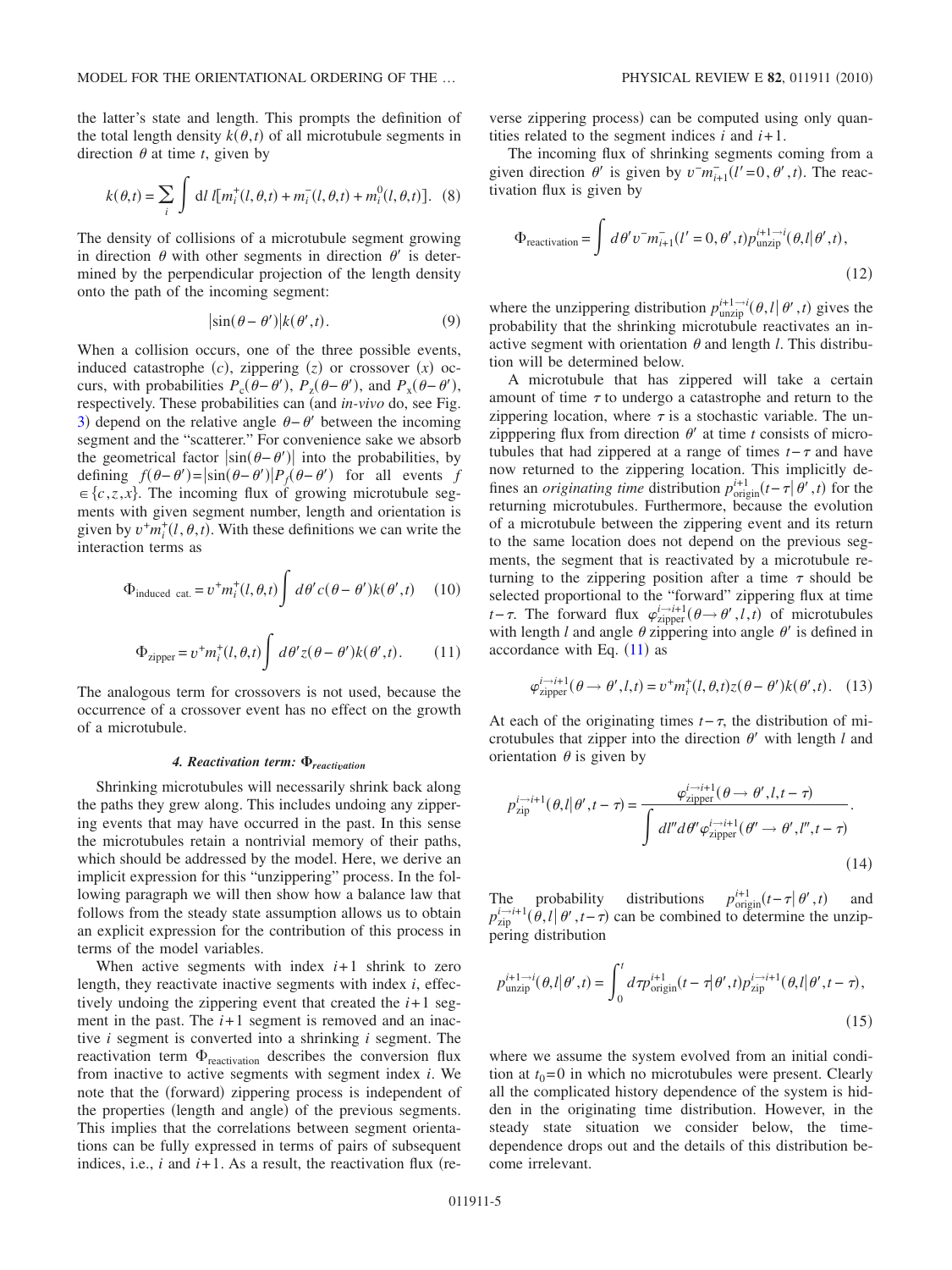## **C. Steady state**

<span id="page-5-0"></span>We now consider the steady state of the system of equations we have formulated. Setting the time derivatives to zero, the sum of Eqs.  $(1a)$  $(1a)$  $(1a)$ – $(1c)$  $(1c)$  $(1c)$  yields  $\Phi_{growth} + \Phi_{shrinkage} = 0$ , which together with Eqs. ([4](#page-3-4)) and ([5](#page-3-5)) implies  $\partial_l[v^+m_i^{\dagger}(l,\theta)]$  $-v^-m_i^-(l, \theta)$ ]=0. Because physically acceptable solutions should be bounded as  $l \rightarrow \infty$ , we obtain the length flux balance equation

$$
v^{+}m_{i}^{+}(l,\theta) = v^{-}m_{i}^{-}(l,\theta), \qquad (16)
$$

<span id="page-5-2"></span>showing that the growing and shrinking segments have, up to a constant amplitude, the same orientational and length distribution. This allows us to eliminate  $m_i^-(l, \theta)$  from Eq. ([1a](#page-3-0)) to obtain

<span id="page-5-1"></span>
$$
\partial_l m_i^+(l, \theta) = m_i^+(l, \theta)
$$
  
 
$$
\times \left\{ g - \int d\theta' [c(|\theta - \theta'|) + z(|\theta - \theta'|)] k(\theta') \right\},
$$
 (17)

where the *growth parameter*

$$
g = \frac{r_{\rm r}}{v^{-}} - \frac{r_{\rm c}}{v^{+}},\tag{18}
$$

characterizes the behavior of the bare, noninteracting, system in which microtubules remain bounded in length for  $g < 0$ and become unbounded for  $g \ge 0$ . As the bracketed factor on the right hand side of Eq.  $(17)$  $(17)$  $(17)$  does not depend on the segment length nor on the segment number, we immediately obtain that  $m_i^+(l, \theta)$  has an exponential length distribution

$$
m_i^+(l,\theta) = m_i^+(\theta)e^{-l/\bar{l}(\theta)},\tag{19}
$$

<span id="page-5-3"></span>where the average segment length  $\bar{l}(\theta)$  in the direction  $\theta$  is given by

<span id="page-5-6"></span>
$$
\frac{1}{\bar{l}(\theta)} = -g + \int d\theta' [c(\theta - \theta') + z(\theta - \theta')] k(\theta'). \quad (20)
$$

<span id="page-5-5"></span>The nucleation boundary conditions Eqs.  $(2)$  $(2)$  $(2)$  and  $(3)$  $(3)$  $(3)$  are now transformed into independent nucleation equations that are expressed in terms of the amplitudes  $m_i^+(\theta)$ 

$$
v^{+}m_{1}^{+}(\theta) = \frac{r_{n}}{2\pi},
$$
\n(21)

<span id="page-5-4"></span>
$$
m_{i\geq 2}^+(\theta) = k(\theta) \int d\theta' z(\theta' - \theta) \overline{l}(\theta') m_{i-1}^+(\theta'). \tag{22}
$$

We show here that in the steady state the flux-balance equation for the inactive segments Eq.  $(1c)$  $(1c)$  $(1c)$  is automatically satisfied. Inserting Eqs.  $(14)$  $(14)$  $(14)$  and  $(15)$  $(15)$  $(15)$  into the definition of the reactivation flux  $\Phi_{\text{reaction}}$  [Eq. ([12](#page-4-4))] becomes;

$$
\Phi_{\text{reaction}} = \int d\theta' \left\{ v^- m_{i+1}^-(l' = 0, \theta', t) \times \int_0^t d\tau \left\{ p_{\text{origin}}^{i+1}(t - \tau | \theta', t) \times \frac{\varphi_{\text{zipper}}^{i \to i+1}(\theta \to \theta', l, t - \tau)}{\int d l'' d\theta' \varphi_{\text{zipper}}^{i \to i+1}(\theta' \to \theta', l'', t - \tau)} \right\} \right\}.
$$

In the steady state  $\varphi_{\text{zipper}}^{i \to i+1}$  and  $m_{i+1}^{-}(l', \theta', t)$  are independent of time. Using this fact and the flux balance Eq.  $(16)$  $(16)$  $(16)$  gives

$$
\Phi_{\text{reaction}} = \int d\theta' \left\{ v^+ m_{i+1}^+(l' = 0, \theta') \times \frac{\varphi_{\text{zipper}}^{i \to i+1}(\theta \to \theta', l)}{\int d l'' d\theta' \varphi_{\text{zipper}}^{i \to i+1}(\theta' \to \theta', l'')} \times \int_0^t d\tau p_{\text{origin}}^{i+1}(t - \tau | \theta', t) \right\}.
$$

The system approaches the steady state as  $t \rightarrow \infty$ , and the integral over all time of  $p_{origin}$  is by definition unity, leading to

$$
\Phi_{\text{reaction}} = \int d\theta' \left\{ v^+ m_{i+1}^+(l' = 0, \theta') \times \frac{v^+ m_i^+(l, \theta) z(\theta - \theta') k(\theta')}{\int d l'' d\theta' v^+ m_i^+(l'', \theta'') z(\theta' - \theta') k(\theta')} \right\},\,
$$

where  $\varphi_{\text{zipper}}^{i\to i+1}$  has been replaced by its definition from Eq.  $(13)$  $(13)$  $(13)$ . Finally we use Eq.  $(19)$  $(19)$  $(19)$  and  $(22)$  $(22)$  $(22)$  to give

$$
\Phi_{\text{reaction}} = \int d\theta' \left\{ v^+ k(\theta') \int d\theta z (\theta - \theta') \overline{l}(\theta) m_i^+(\theta) \right\}
$$

$$
\times \frac{v^+ m_i^+(l, \theta) z (\theta - \theta') k(\theta')}{\int d\theta v^+ \overline{l}(\theta) m_i^+(\theta) z (\theta - \theta') k(\theta')} \right\}.
$$

$$
= \int d\theta' v^+ m_i^+(l, \theta) z (\theta - \theta') k(\theta') = \Phi_{\text{zipper}}
$$

and therefore reproducing Eq. ([1c](#page-3-1)) for the steady state.

Since Eq. ([1c](#page-3-1)) is automatically satisfied we need an independent argument to fix the densities of the inactive segments. To obtain this we use the steady state rule that population size=nucleation rate $\times$  average lifetime. Con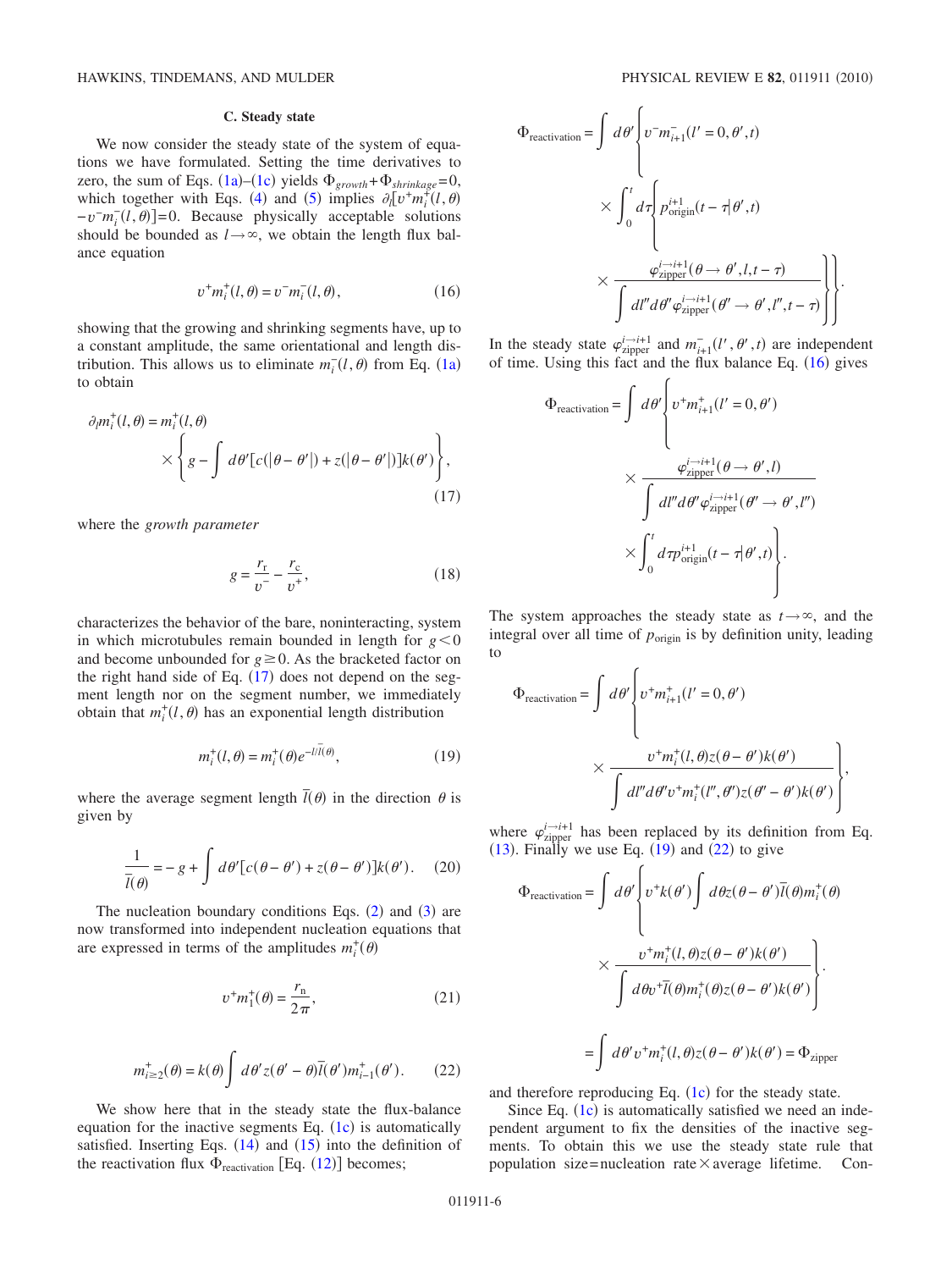sider a newly 'born' growing segment, created either by a nucleation or a zippering event. Its average life time is by definition the average time until it shrinks back to zero length, i.e., the average return time. Clearly this time only depends on its orientation  $\theta$ , the steady state microtubule length density  $k(\theta')$  and the dynamical instability parameters, but not on the segment number. We therefore denote the average segment lifetime by  $\tau(\theta)$ . The steady state density of inactive segments with length *l*, orientation  $\theta$  and segment number *i* is then given by

$$
m_i^0(l,\theta) = \int d\theta' \varphi_{\text{zipper}}^{i \to i+1}(\theta \to \theta', l) \tau(\theta'), \tag{23}
$$

<span id="page-6-2"></span>where  $\varphi_{\text{zipper}}^{i \to i+1}$  is defined by Eq. ([13](#page-4-0)), as inactive segments are created by a zippering event. Because the only lengthdependent term on the right-hand side is  $m_i^+(l, \theta)$ , it follows that the length dependence of the inactive segment distributions is proportional to those of the active segments, i.e.,

$$
m_i^0(l,\theta) = m_i^0(\theta)e^{-l/\bar{l}(\theta)}.
$$
\n(24)

At the same time, the total integrated length density of segments, both active and inactive, with segment number *i* +1 in the direction  $\theta'$  is given by

<span id="page-6-1"></span>
$$
N_{i+1}^{\text{total}}(\theta') = \int dl' [m_{i+1}^{0}(l', \theta') + m_{i+1}^{+}(l', \theta') + m_{i+1}^{-}(l', \theta')]
$$
\n(25a)

$$
= \int d\theta \int dl \varphi_{\text{zipper}}^{i \to i+1} (\theta \to \theta', l) \tau(\theta'), \tag{25b}
$$

<span id="page-6-0"></span>where the equality Eq.  $(25b)$  $(25b)$  $(25b)$  follows from the fact that every segment with index  $i+1$  has been created by a zippering event of a segment with index *i*. We solve Eq.  $(25a)$  $(25a)$  $(25a)$  for  $\tau(\theta')$ and insert the result in Eq.  $(23)$  $(23)$  $(23)$ , which, after expanding  $\varphi_{\text{zipper}}^{i \to i+1}$  [Eq. ([13](#page-4-0))] and *N*<sup>total</sup> [Eq. ([25a](#page-6-1))] and integrating both sides over *l*, produces the following expression for  $m_i^0(\theta)$ :

$$
m_i^0(\theta) = m_i^+(\theta) \int d\theta' z(\theta - \theta') \overline{l}(\theta')
$$

$$
\times \frac{[m_{i+1}^0(\theta') + m_{i+1}^+(\theta') + m_{i+1}^-(\theta')]}{\int d\theta z(\theta - \theta') \overline{l}(\theta) m_i^+(\theta)}.
$$

The nucleation Eq.  $(22)$  $(22)$  $(22)$  can be used to replace the integral in the denominator of the integrand on the right hand side of this expression:

<span id="page-6-3"></span>
$$
m_i^0(\theta) = m_i^+(\theta) \int d\theta' z(\theta - \theta') \overline{l}(\theta')
$$
  
 
$$
\times \frac{[m_{i+1}^0(\theta') + m_{i+1}^+(\theta') + m_{i+1}^-(\theta')]}{m_{i+1}^+(\theta')/k(\theta')}.
$$
 (26)

We now define the quantity  $Q_i(\theta)$  through

<span id="page-6-4"></span>
$$
m_i^0(\theta) = Q_i(\theta)[m_i^+(\theta) + m_i^-(\theta)] = \left(1 + \frac{v^+}{v^-}\right)Q_i(\theta)m_i^+(\theta)
$$
  

$$
\equiv uQ_i(\theta)m_i^+(\theta), \qquad (27)
$$

where we implicitly defined  $u=(1+\frac{v^+}{v^-})$ . Substituting Eq. ([26](#page-6-3)) into this definition of  $Q_i(\theta)$  (27) gives

$$
Q_i(\theta) = \frac{m_i^0(\theta)}{um_i^+(\theta)} = \int d\theta' \left\{ z(\theta - \theta') \overline{l}(\theta') k(\theta') \times \frac{[m_{i+1}^0(\theta') + m_{i+1}^+(\theta') + m_{i+1}^-(\theta')]}{um_{i+1}^+(\theta')} \right\}.
$$

Rewriting  $m_{i+1}^0(\theta')$  and  $m_{i+1}^-(\theta')$  in terms of  $m_{i+1}^+(\theta')$  using Eqs.  $(27)$  $(27)$  $(27)$  and  $(16)$  $(16)$  $(16)$  leads to the following recursion relation for  $Q_i(\theta)$ 

<span id="page-6-5"></span>
$$
Q_i(\theta) = \int d\theta' z (\theta - \theta') k(\theta') \overline{l}(\theta') [1 + Q_{i+1}(\theta')]. \quad (28)
$$

We now argue that the ratio  $Q_i(\theta)$  is in fact independent of the segment number. Using the fact that the growing, shrinking and inactive segments have an identical exponential profile, it follows from Eq.  $(27)$  $(27)$  $(27)$  that  $Q_i(\theta)$  is equal to the ratio between inactive and active segments

$$
Q_i(\theta) = \frac{m_i^0(\theta)}{um_i^+(\theta)} = \frac{N_i^0(\theta)}{N_i^+(\theta) + N_i^-(\theta)}.
$$
 (29)

After a new microtubule segment has been created it will generally spend some time in an active state and some time in an inactive state. The expected lifetime  $\tau(\theta)$  can also be separated into the expected active and inactive lifetimes for any newly created segment:  $\tau(\theta) = \tau_{\text{active}}(\theta) + \tau_{\text{inactive}}(\theta)$ . These lifetimes are necessarily proportional to the total number of active and inactive segments, so that  $Q_i(\theta)$  $= \tau_{\text{inactive}}(\theta) / \tau_{\text{active}}(\theta)$ . As we have argued before, these lifetimes do not depend on the segment number, and, hence, neither does  $Q_i(\theta)$ . An alternative route to the same conclusion follows from expanding out the forward recursion in Eq. ([28](#page-6-5)) to show that  $Q_i(\theta)$  can for every *i* formally be written as the same infinite series of multiple integrals involving  $z(\theta)$  $-\theta'$ ,  $k(\theta)$  and  $\overline{l}(\theta)$ . We therefore write the self-consistency relationship

<span id="page-6-7"></span>
$$
Q(\theta) = \int d\theta' z (\theta - \theta') k(\theta') \overline{l}(\theta') (1 + Q(\theta')). \qquad (30)
$$

The final closure of this set of equations is provided by the definition of the length density Eq.  $(8)$  $(8)$  $(8)$  applied to the steady state

<span id="page-6-6"></span>
$$
k(\theta) = \sum_{i} \int dl \, l[m_i^+(l, \theta) + m_i^-(l, \theta) + m_i^0(l, \theta)]
$$

$$
= u\overline{l}(\theta)^2 [1 + Q(\theta)] \sum_{i} m_i^+(\theta). \tag{31}
$$

It is useful to define the overall density of active segments (or, equivalently, the density of MT plus ends)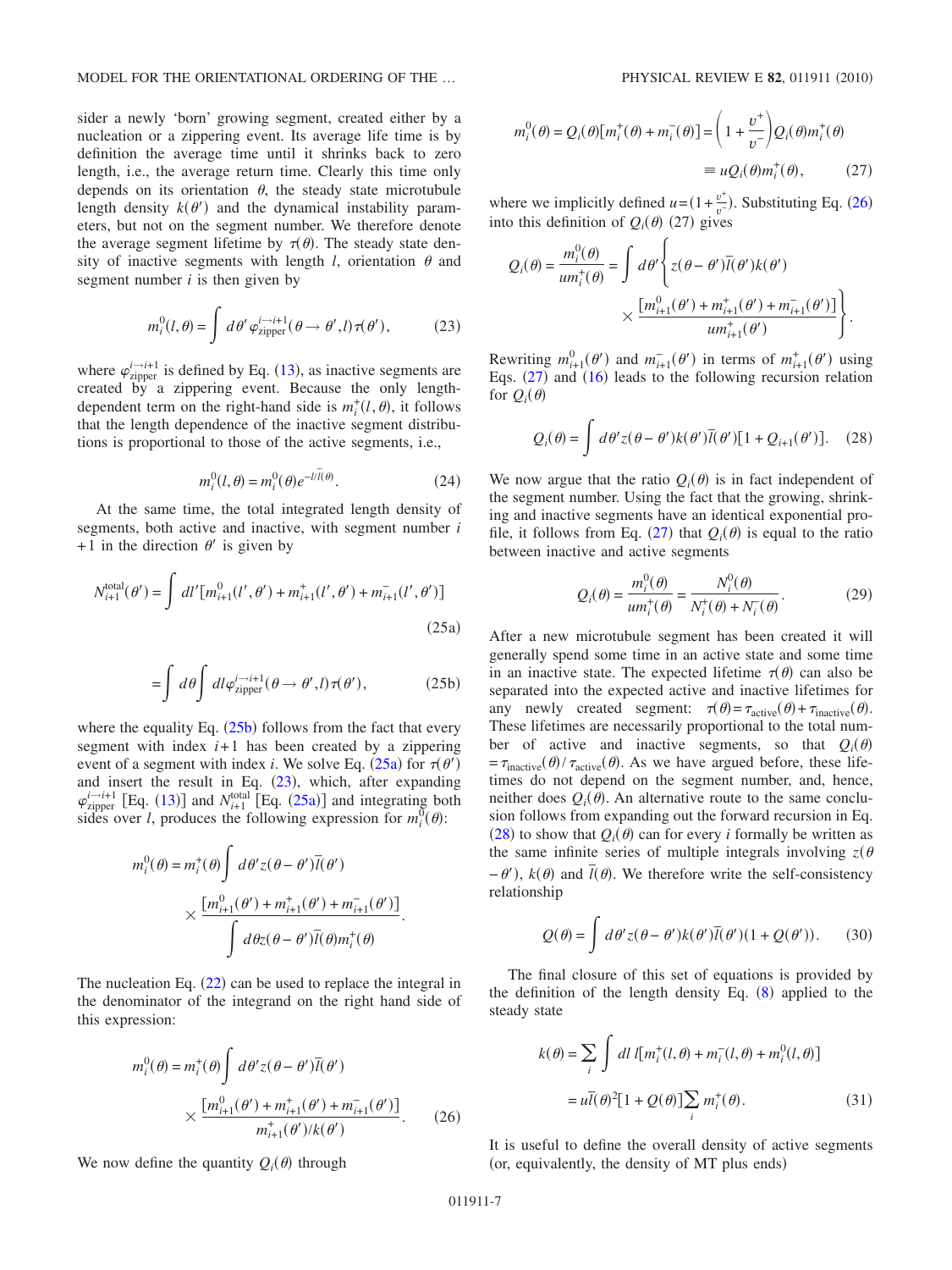$$
t(\theta) = \sum_{i=1}^{\infty} \int_0^{\infty} dl \big[m_i^+(l, \theta) + m_i^-(l, \theta)\big] = u\overline{l}(\theta) \sum_{i=1}^{\infty} m_i^+(\theta).
$$
\n(32)

Using this definition and by taking the sum over the set of nucleation Eqs.  $(22)$  $(22)$  $(22)$ , we obtain a closed form equation for the plus-end density

<span id="page-7-1"></span>
$$
t(\theta) = u\overline{l}(\theta)m_1^+(\theta) + \overline{l}(\theta)k(\theta)\int d\theta'z(\theta' - \theta)t(\theta'), \quad (33)
$$

where  $m_1^+(\theta)$  is fixed by the imposed nucleation rate Eq. ([21](#page-5-5)).

#### **D. Dimensional analysis**

In order to simplify our equations for further analysis and to identify the relevant control parameter we perform a dimensional analysis. We therefore introduce a common length scale and rescale all lengths with respect to this length scale. For example, our primary variables  $m_i^+(\theta)$  have dimension [length]<sup>-3</sup>[radian]<sup>-1</sup>. Taking our cue from Eqs.  $(21)$  $(21)$  $(21)$  and  $(31)$  $(31)$  $(31)$ we adopt the length scale

$$
l_0 = \left(\frac{1}{\pi} \frac{v^+}{u r_{\rm n}/(2\pi)}\right)^{1/3},\tag{34}
$$

where the additional factor of  $\pi^{-1}$  within the parentheses is added to suppress explicit factors involving  $\pi$  in the final equations. This definition allows us to define the dimensionless variables

$$
L(\theta) = \overline{l}(\theta) / l_0 \tag{35a}
$$

$$
K(\theta) = \pi k(\theta) l_0 \tag{35b}
$$

$$
T(\theta) = \pi l_0^2 t(\theta) \tag{35c}
$$

$$
G = gl_0. \tag{35d}
$$

In the absence of interactions, Eq.  $(20)$  $(20)$  $(20)$  shows that when *g*  $\approx$  0 the average length  $\bar{l}$  of a microtubule is given by  $\bar{l}$ =  $-1/g$ . In that case we have  $G=-l_0/\overline{l}$ , meaning that, for *G*  $0, G$  can be interpreted as a measure for the noninteracting microtubule length.

<span id="page-7-2"></span>In addition, we adopt the dimensionless operator notation

$$
\mathbf{F}[h](\theta) = \frac{1}{\pi} \int_0^{2\pi} d\theta' f(\theta - \theta') h(\theta'), \qquad (35e)
$$

where  $F \in \{C, Z\}$ .

Applying the above definitions to the segment length Eq.  $(20)$  $(20)$  $(20)$ , the density Eq.  $(31)$  $(31)$  $(31)$ , the inactive/active ratio Eq.  $(30)$  $(30)$  $(30)$ and the plus-end density Eq. ([33](#page-7-1)) respectively, our final set of dimensionless equations reads

<span id="page-7-4"></span>Segment length:

$$
\frac{1}{L(\theta)} = -G + \mathbf{C}[K](\theta) + \mathbf{Z}[K](\theta)
$$
 (36a)

Density:

$$
K(\theta) = L(\theta)[1 + Q(\theta)]T(\theta)
$$
 (36b)

Inactive-active ratio:

$$
Q(\theta) = \mathbf{Z}[LK(1+Q)](\theta)
$$
 (36c)

Plus end density:

$$
T(\theta) = L(\theta) + L(\theta)K(\theta)\mathbb{Z}[T](\theta)
$$
 (36d)

<span id="page-7-5"></span>with

$$
G = \left[\frac{2v^{+}v^{-}}{r_{n}(v^{+} + v^{-})}\right]^{1/3} \left(\frac{r_{r}}{v^{-}} - \frac{r_{c}}{v^{+}}\right). \tag{36e}
$$

Looking at the resulting equations, we see that the segment length *L* is determined by the intrinsic growth dynamics  $(G)$  and the collisions leading to induced catastrophes and zippering. The segment length density  $K$  is the product of the plus end density, the ratio of all segments to active segments  $(1+Q)$  and the average segment length. The ratio *Q* of inactive to active segments is modulated by the zippering operator, and the plus end density *T* consists of contributions from direct nucleation and zippered segments. Obviously, we must restrict ourselves to parameter regions admitting physically realizable solutions, which have real and positive values for *L*, *K*, *Q*, and *T*.

Finally, we note that the interaction operators defined by Eq. ([35e](#page-7-2)) are convolutions of the operand with the interaction functions  $c(\theta)$  and  $z(\theta)$ . Both interaction functions are symmetric and  $\pi$  periodic, and can therefore be written in terms of their Fourier coefficients as

$$
f(\theta) = \frac{\hat{f}_0}{2} + \sum_{n=1}^{\infty} \hat{f}_{2n} \cos(2n\theta),
$$
 (37)

$$
\hat{f}_{2n} = \frac{1}{\pi} \int_0^{2\pi} d\theta f(\theta) \cos(2n\theta). \tag{38}
$$

Using the identity  $cos(\theta - \theta') = cos(\theta)cos(\theta') + sin(\theta)sin(\theta')$ we find that the functions  $cos(2n\theta)$  and  $sin(2n\theta)$  are eigenfunctions of the operators **C** and **Z**, with the Fourier coefficients  $\hat{c}_{2n}$  and  $\hat{z}_{2n}$ , respectively, as eigenvalues:

$$
\mathbf{F}[\cos(2n\theta)] = \hat{f}_{2n}\cos(2n\theta). \tag{39}
$$

<span id="page-7-0"></span>This convenient property will be exploited in later sections.

#### **III. RESULTS**

#### **A. Isotropic solution**

<span id="page-7-3"></span>In the isotropic phase all angular dependence drops out. Because  $C[1]=\hat{c}_0$  and  $\mathbb{Z}[1]=\hat{z}_0$  we are left with the set of equations

$$
\frac{1}{\bar{L}} = -G + (\hat{c}_0 + \hat{z}_0)\bar{K}
$$
 (40a)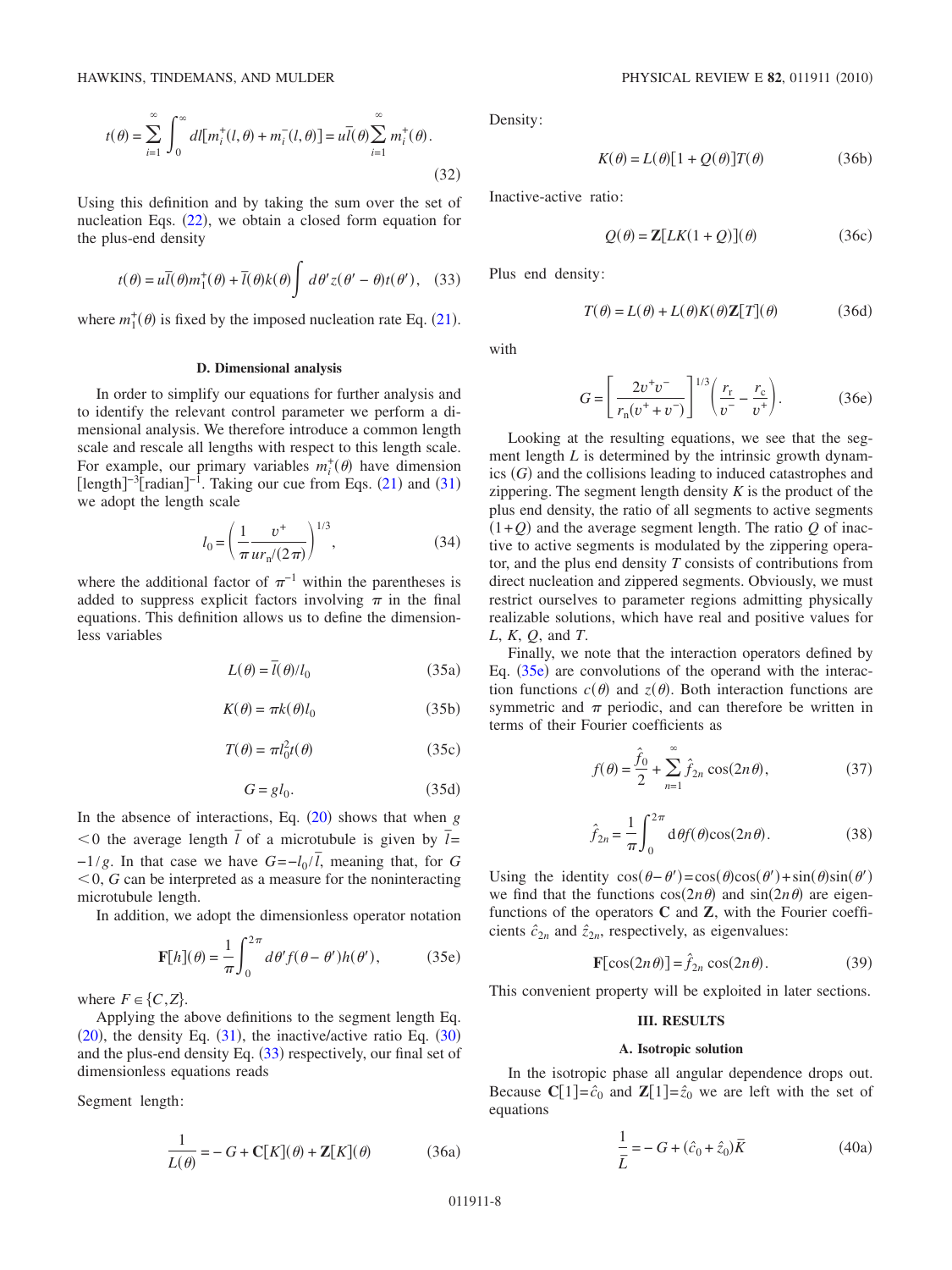$$
\overline{K} = \overline{L}(1+\overline{Q})\overline{T}
$$
 (40b)

$$
\overline{Q} = \hat{z}_0 \overline{L}\overline{K}(1 + \overline{Q})
$$
 (40c)

$$
\overline{T} = \overline{L} + \hat{z}_0 \overline{L}\overline{K}\overline{T}, \qquad (40d)
$$

<span id="page-8-4"></span><span id="page-8-0"></span>where the overbar denotes quantities evaluated in the isotropic phase. Solving for  $\overline{Q}$  and  $\overline{T}$  and inserting this into Eq.  $(40b)$  $(40b)$  $(40b)$  readily gives

$$
\overline{K} = \frac{\overline{L}^2}{(1 - \hat{z}_0 \overline{L} \overline{K})^2},\tag{41}
$$

which can be combined with Eq.  $(40a)$  $(40a)$  $(40a)$  to yield the following relationship between *G* and the density

$$
\overline{K}(\hat{c}_0 \overline{K} - G)^2 = 1.
$$
 (42)

<span id="page-8-1"></span>We see that the isotropic density is an increasing function of the microtubule dynamics parameter *G* and does not depend on the amount of zippering. This can be understood by the fact that zippering only serves to reorient the microtubules, which has no net effect in the isotropic state. In the presence of induced catastrophes a stationary isotropic solution exists for all values of *G*, although this solution need not actually be stable.

In the absence of induced catastophes  $(\hat{c}_0 = 0)$ , the microtubule lengths are bounded only by the spontaneous catastrophes. In this case, as  $G \rightarrow 0$  the spontaneous catastrophes are increasingly counterbalanced by the rescue events, resulting in a divergence of the average microtubule length, as already shown by Dogterom and Leibler  $[24]$  $[24]$  $[24]$ . Assuming a constant nucleation rate, the corresponding increase in microtubule lifetime also leads to a diverging number of microtubules in the system. The diverging number and length of microtubules implies that the density *K* diverges, which is reflected in Eq.  $(42)$  $(42)$  $(42)$ . In the biological cell such an unbounded increase in density would not be sustained since the necessarily finite pool of tubulin dimers will eventually be depleted, leading to a decrease in growth speeds and nucleation rates. In our model we assume constant growth and shrinkage rates thus implicitly assuming an infinite pool of tubulin dimers.

#### **B. Bifurcation analysis**

We now search for a bifurcation point by considering the existence of steady-state solutions, which are small perturbations away from the isotropic solution. These solutions are parametrized as follows

$$
L = \overline{L}(1 + \lambda) \tag{43a}
$$

$$
K = \overline{K}(1 + \kappa) \tag{43b}
$$

$$
Q = \overline{Q}(1+\chi) \tag{43c}
$$

$$
T = \overline{T}(1 + \tau). \tag{43d}
$$

<span id="page-8-3"></span><span id="page-8-2"></span>Inserting these expressions into Eq.  $(35e)$  $(35e)$  $(35e)$ , subtracting the isotropic solutions and expanding to first order in the perturbations gives

$$
\lambda = -\overline{N}(\mathbf{C}[\kappa] + \mathbf{Z}[\kappa])
$$
\n(44a)

$$
\kappa = \lambda + \tau + \hat{z}_0 \overline{N} \chi \tag{44b}
$$

$$
\chi = \frac{1}{\hat{z}_0} \mathbf{Z} [\lambda + \kappa + \hat{z}_0 \overline{N} \chi] \tag{44c}
$$

$$
\tau = \lambda + \overline{N}(\hat{z}_0 \kappa + \mathbf{Z}[\tau]),\tag{44d}
$$

where  $\overline{N} = \overline{L}\overline{K}$ . Note that in these equations,  $\overline{N}$  has become the control parameter instead of *G*. Using Eq. ([44b](#page-8-2)) and exploiting the linearity of **Z**, we expand

$$
\mathbf{Z}[\kappa] = \mathbf{Z}[\tau] + \mathbf{Z}[\lambda + \kappa + \hat{z}_0 \overline{N}\chi] - \mathbf{Z}[\kappa]
$$
 (45)

$$
=\frac{1}{\bar{N}}(\tau-\lambda)-\hat{z}_0\kappa+\hat{z}_0\chi-\mathbf{Z}[\kappa].
$$
 (46)

Solving this for  $\mathbb{Z}[\kappa]$  and inserting the result into Eq. ([44a](#page-8-3)), combined with Eq.  $(44b)$  $(44b)$  $(44b)$ , yields the relation

$$
(1 - \hat{z}_0 \overline{N})\kappa = -2\overline{N}\mathbf{C}[\kappa]
$$
 (47)

<span id="page-8-5"></span>In the *absence* of induced catastrophes  $(C[\kappa]=0;$  only zippering), a bifurcation could only occur if  $\hat{z}_0 \overline{N} = 1$ , which, from Eqs.  $(41)$  $(41)$  $(41)$  and  $(42)$  $(42)$  $(42)$ , implies that the length density diverges (at  $G=0$ ), thus, ruling out a physically acceptable bifurcation. This result shows that zippering by itself is unable to drive a transition to an ordered state.

In the generic case where induced catastrophes are present, Eq. ([47](#page-8-5)) can be satisfied only if  $\kappa(\theta)$  is an eigenfunction of **C**. We know that the family of functions  $cos(2n\theta), n \ge 1$ , are eigenfunctions of **C** with eigenvalues  $\hat{c}_{2n}$ , and therefore get a set of bifurcation values for  $\overline{N}$ , one for each eigenvalue:  $N_{2n}^* = (-2\hat{c}_{2n} + \hat{z}_0)^{-1}$ . In addition, we know that the isotropic solution must be stable as  $G \rightarrow -\infty$ , because in this limit the microtubules have a vanishing length and do not interact. Therefore, the relevant bifurcation point is that for the lowest value of *G*, corresponding with the most negative eigenvalue of  $C$  (see also Sec. [III E](#page-11-0)). Assuming that the induced catastrophe probability increases monotonically with the collision angle,  $\hat{c}_2$  is always the most negative eigenvalue, so

$$
N^* = \frac{1}{-2\hat{c}_2 + \hat{z}_0}.
$$
 (48)

<span id="page-8-6"></span>We now derive the location of this bifurcation point in terms of the control parameter *G*. Denoting  $\overline{N} = \overline{L}\overline{K}$ , Eq. ([41](#page-8-4)) can be transformed to  $\overline{N}(1-\hat{z}_0\overline{N})^2 = \overline{L}^3$ , into which we can substitute  $G\overline{L} = (\hat{c}_0 + \hat{z}_0)\overline{N} - 1$  from Eq. ([40a](#page-7-3)) and solve for *G* giving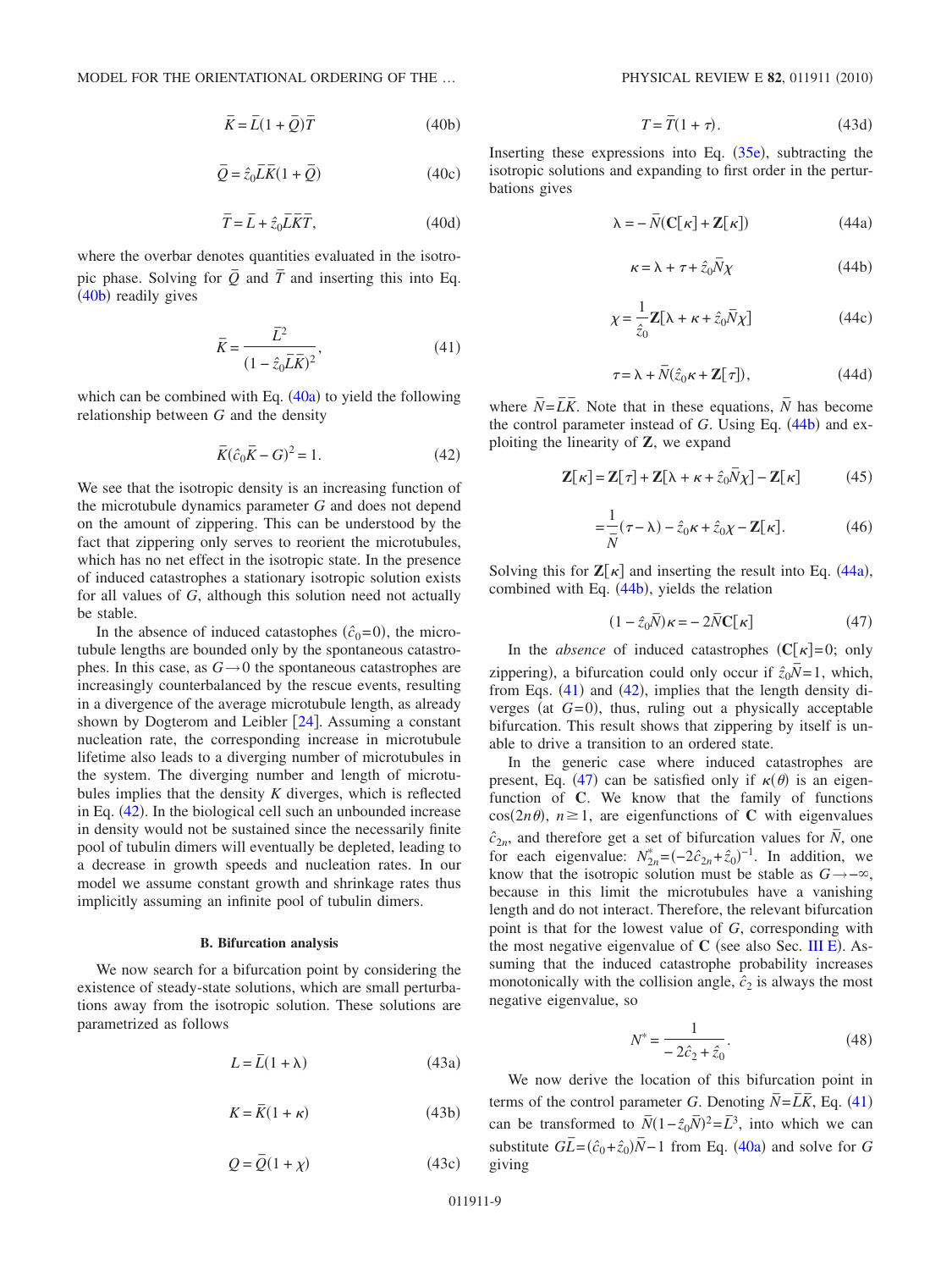$$
G^{3}\overline{N}(1-\hat{z}_{0}\overline{N})^{2} = [(\hat{c}_{0}+\hat{z}_{0})\overline{N}-1]^{3}
$$
 (49)

<span id="page-9-4"></span>Combining this with the result Eq.  $(48)$  $(48)$  $(48)$  yields

$$
G^* = (-2\hat{c}_2)^{1/3} \left( \frac{\hat{c}_0}{-2\hat{c}_2} - 1 \right). \tag{50}
$$

The implication is that the location of the bifurcation point as a function of the control parameter *G* is determined entirely by the eigenvalues of the induced catastrophe function  $c(\theta)$ . Like the density in the isotropic phase, the location of the bifurcation point, this time perhaps more surprisingly, does not depend on the presence or amount of zippering.

#### **C. Segment length and mesh size**

An attractive interpretation of the microtubule length density  $K(\theta)$  is that it represents the density of "obstacles" that are pointing in the direction  $\theta$  as seen by a microtubule growing in the perpendicular direction. From the obstacle density we can define a mesh size  $\xi(\theta)$ —the average distance between obstacles. Taking into account the geometrical factor  $sin(\theta)$ , we obtain

$$
\xi(\theta) = \left[\frac{1}{\pi l_0} \int_0^{2\pi} d\theta' |\sin(\theta - \theta')| K(\theta') \right]^{-1}.
$$
 (51)

In the case of the isotropic solution, this simplifies to  $\overline{\xi}$  $=\pi l_0 / (4\bar{K})$ . Using this equality we can derive an expression for the average microtubule length  $\overline{\Lambda}$  in the isotropic phase, expressed in units of the mesh size. The length of each segment is given by  $\overline{L}$  and the number of segments per microtubule is given by  $(1+\overline{Q})$ , so using Eq. ([41](#page-8-4)) we find

$$
\overline{\Lambda} = \frac{l_0 \overline{L} (1 + \overline{Q})}{\overline{\xi}} = \frac{4 \overline{K}^{3/2}}{\pi}
$$
(52)

<span id="page-9-2"></span><span id="page-9-0"></span>Inserting this result into Eq.  $(42)$  $(42)$  $(42)$  provides the relationship between  $\overline{\Lambda}$  and *G* 

$$
G = \left(\frac{4}{\pi \bar{\Lambda}}\right)^{1/3} \left(\frac{\pi \hat{c}_0 \bar{\Lambda}}{4} - 1\right). \tag{53}
$$

As was the case for the density, we see that the microtubule length as a function of mesh size does not depend on the amount of zippering. However, it should be noted that the mesh size is defined through the average distance between single microtubules. In real systems, zippering would naturally lead to bundling, which in turn produces a system that has a larger mesh size between bundles (see also the discussion).

<span id="page-9-1"></span>Combining Eqs. ([52](#page-9-0)) and ([48](#page-8-6)), the expression for  $\overline{\Lambda}$  at the bifurcation point becomes

$$
\bar{\Lambda}^* = -\frac{2}{\pi \hat{c}_2} \tag{54}
$$

Assuming a monotonically increasing induced catastrophe probability  $P_c(\theta)$ , we know that the minimum value for  $\hat{c}_2$  is

reached when every collision at an angle larger than 45° leads to a catastrophe. From Eq.  $(54)$  $(54)$  $(54)$ , we see that this implies  $\Lambda^* \geq 3/(2\sqrt{2})$ , meaning that for a bifurcation to occur, the microtubules need to be longer (sometimes much longer) than the mesh size, as is to be expected.

Equation  $(53)$  $(53)$  $(53)$  can also provide an interpretation of the length scale  $l_0$  in the case  $g \le 0$ . In the absence of catastrophic collisions, we find in this case

$$
\bar{\Lambda}|_{\hat{c}_0=0} = \frac{4}{\pi}(-G^{-3}) = \frac{4}{\pi} \left(\frac{\bar{l}}{l_0}\right)^3,\tag{55}
$$

where  $\overline{l}$ =−1/*g* is the average length of the microtubules. *l*<sub>0</sub> is therefore a measure of the microtubule length that is required to enable a significant number of interactions  $(\bar{\Lambda} = 4/\pi$  for  $\overline{l} = l_0$ ). If the free microtubule average length  $\overline{l}$  is (much) shorter than  $l_0$ , the system is dominated by the (isotropic) nucleations, keeping the system in an isotropic state. On the other hand, when  $\overline{l} \ge l_0$ , the interactions dominate and, depending on the interaction functions, the system has the potential to align.

### <span id="page-9-5"></span>**D. Ordered solutions for simplified interaction functions**

To find solutions beyond the immediate vicinity of the bifurcation point, we are hampered by the fact that these solutions are part of an infinite-dimensional solution space. In Appendix it is shown that the solutions can be constrained to a finite-dimensional space by restricting the interaction functions  $c(\theta)$  and  $z(\theta)$  to a finite number of Fourier modes.

In this section, we define a set of simplified interaction functions by restricting ourselves to Fourier modes up to and including  $cos(4\theta)$ . These modes provide us with just enough freedom for the model to exhibit rich behavior. Using the fact that  $c(0) = z(0) = z(\pi/2) = 0$ , we find that  $\hat{z}_2 = 0$  and that both  $\hat{z}_4$  and  $\hat{c}_4$  are determined by the remaining parameters. Furthermore, we introduce an overall factor of  $\alpha$  in both equations, allowing us to set  $c(\pi/2) = \alpha$ , so that  $\hat{c}_2 = -\alpha/2$ . We thus obtain a system that is fully specified by the parameters  $\hat{c}_0$ ,  $\hat{z}_0$  and  $\alpha$ .

<span id="page-9-3"></span>
$$
c(\theta) = \alpha \left[ \frac{\hat{c}_0}{2} - \frac{1}{2} \cos(2\theta) + \frac{1}{2} (1 - \hat{c}_0) \cos(4\theta) \right]
$$
 (56a)

$$
z(\theta) = \alpha \left\{ \frac{\hat{z}_0}{2} [1 - \cos(4\theta)] \right\}.
$$
 (56b)

For  $\alpha = 1$ ,  $\hat{c}_0$  and  $\hat{z}_0$  are the actual Fourier coefficients of the interaction functions. Demanding that  $P_c(\theta) = c(\theta)/\sin(\theta)$  is monotonically increasing on the interval  $[0,\pi/2]$  leads to the constraint

$$
\frac{3}{4} \le \hat{c}_0 \le \frac{9}{8} \tag{57}
$$

and  $\widehat{z_0}$  is a positive real number. Of course, the total probability of zippering and catastrophe induction may not exceed 1, placing an upper bound on  $\alpha$ . In the absence of zippering, we have  $\alpha \leq 1$ .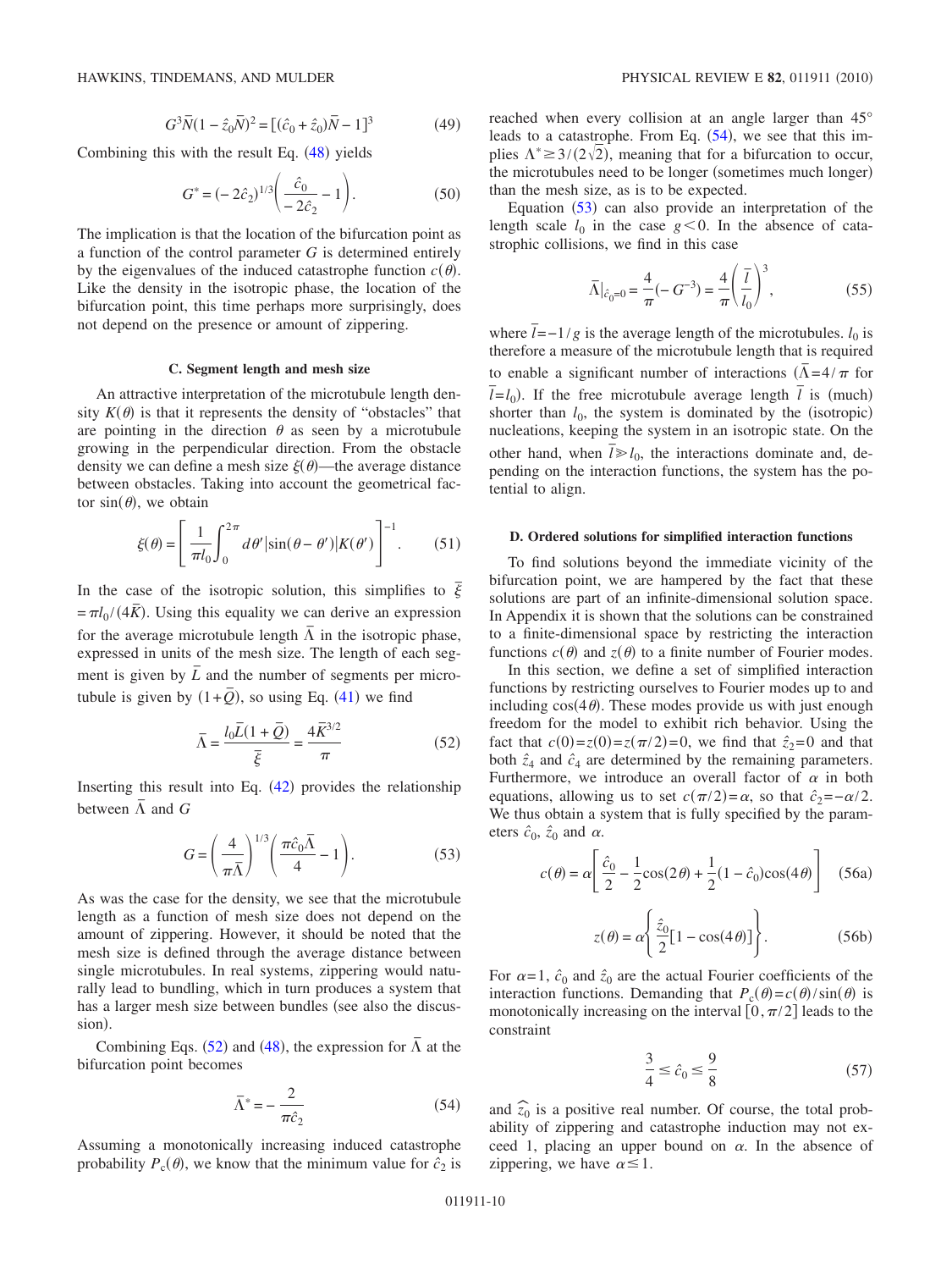<span id="page-10-0"></span>

FIG. 4. (Color online) Bifurcation diagrams for the simplified interaction functions using three different induced catastrophe parameters. The figures on the left depict the probability  $P_c(\theta)$  to induce a catastrophe upon collision, along with the corresponding values of  $\hat{c}_0$ . The center and right columns depict the corresponding bifurcation diagrams as a function of *G*, expressed in terms of the total density  $K_{\text{total}}$  and the 2D nematic order parameter  $S_2$ , respectively, where  $K_{\text{total}} = \int K(\theta) d\theta$ . The isotropic solutions are by definition disordered, so  $S_2 = 0$ , and their density is computed from Eq. ([42](#page-8-1)). The bifurcation point is determined using Eq. ([50](#page-9-4)), with  $\hat{c}_2$ =-1/2. For each diagram, ordered solutions have been computed for  $\hat{z}_0 = 0$  (black),  $\hat{z}_0 = 1$  (blue/dark gray) and  $\hat{z}_0 = 10$  (red/light gray). The solutions have been computed using the method discussed in appendix A. Solid lines indicate stable solutions and dashed lines indicate unstable solutions (see also Sec. [III E](#page-11-0)). Note that the case of  $\hat{c}_0$ =1 in the absence of zippering is a singular case where the stability cannot be determined, because non-isotropic solutions only exist for  $G=0$ . This has been indicated by a dotted line. The  $S_2$ -diagrams include the asymptotic limit point at  $G=0$  with absolute ordering (at infinite density). The labels *a*, *b* and *c* indicate the parameter values of the results depicted in Fig. [5.](#page-11-1) The fact that the solutions for  $S_2$  in the case  $\hat{c}_0 = \frac{3}{4}$  do not reach the asymptotic point  $(G=0, S_2=1)$  is a consequence of the slowdown in convergence of the path-following method as *G*↑0.

It should be noted that the absolute value of the prefactor  $\alpha$  has no qualitative effect on the results. This can be understood by realizing that the set of Eqs.  $(35e)$  $(35e)$  $(35e)$  is invariant under the scaling

$$
C \to \gamma C \quad L \to \gamma^{-1/3} L
$$
  

$$
Z \to \gamma Z \quad K \to \gamma^{-2/3} K
$$
  

$$
G \to \gamma^{1/3} G \quad T \to \gamma^{-1/3} T,
$$

where  $\gamma$  > 0 is an arbitrary positive scaling factor. Choosing  $\gamma = \alpha^{-1}$  clearly scales away the prefactor in the definitions Eq. ([56](#page-9-3)). Explicitly, the relevant parameters become  $C/\alpha$ ,  $\mathbf{Z}/\alpha$ , and  $\alpha^{-1/3}G$  and the variables  $\alpha^{1/3}L$ ,  $\alpha^{2/3}K$ , and  $\alpha^{1/3}T$ . With this in mind, we have used the convenient choice  $\alpha$ =1 for our numerical calculations, indicating the appropriate scaling on the axes of Figs. [4](#page-10-0) and [5.](#page-11-1)

Equation ([50](#page-9-4)) indicates that, for the simplified interaction functions, the bifurcation point is located in the range

$$
-\frac{1}{4} \le G^* \le \frac{1}{8} \tag{58}
$$

and from Eqs. ([42](#page-8-1)) and ([54](#page-9-1)) we find that  $K^* = \alpha^{-2/3}$  and  $\Lambda^*$  $=4/(\alpha \pi)$ . We have used the numerical procedure described in Appendix to determine the ordered solutions of  $(36)$  $(36)$  $(36)$ , starting from the bifurcation point. This has been done for nine different parameter values. For the values of  $\hat{c}_0$  we used the extreme values 3/4 and 9/8, as well as 1, the latter corresponding to  $G^*$ =0. For each of these three cases, we have varied the zippering parameter  $\hat{z}_0$ , choosing values of 0, 1, and 10. Figure [4](#page-10-0) shows the results, depicting both the total density of the system and the degree of ordering as a function of *G*. The degree of ordering is measured by the order parameter  $S_2$ , defined as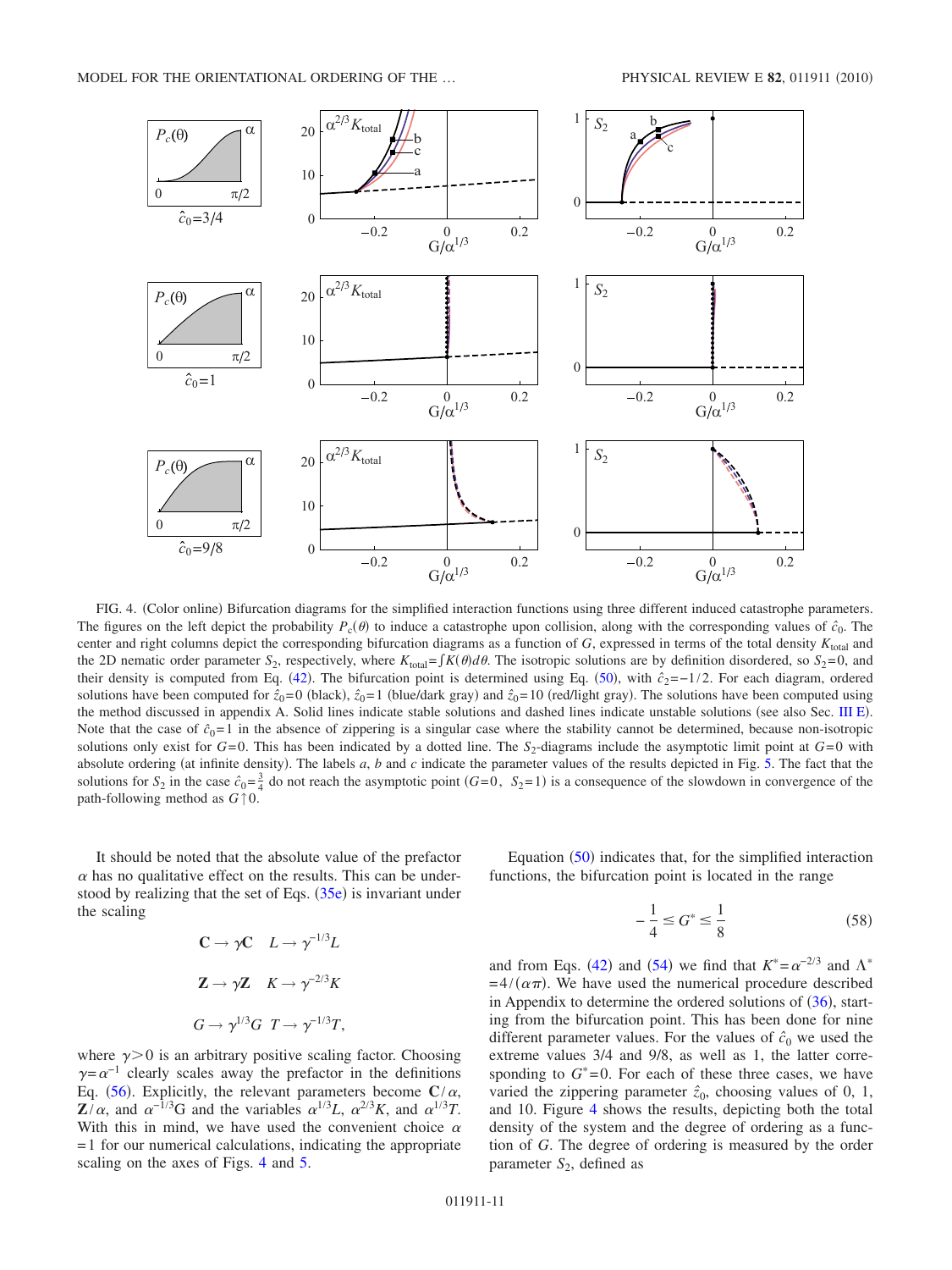<span id="page-11-1"></span>

FIG. 5. Three stable ordered solutions that correspond to the points labeled (a), (b), and (c) in Fig. [4.](#page-10-0) The (unstable) isotropic solutions for the same parameter values are indicated with a dashed line. The parameter values for (a) and (b) differ only in the value of *G*, whereas the parameter values for (b) and (c) differ only in the value of  $\hat{z}_0$ . All results have been calculated using the method described in appendix A.

$$
S_2 = \frac{\left| \int_0^{2\pi} d\theta e^{i2\theta} K(\theta) \right|}{\int_0^{2\pi} d\theta K(\theta)}.
$$
 (59)

This order parameter yields a value of 0 for a completely disordered system and a value of 1 for a fully oriented system, and is commonly used to describe the apolar order in 2D nematic liquid crystals.

### **E. Stability of solutions**

<span id="page-11-0"></span>The bifurcation constraint Eq.  $(47)$  $(47)$  $(47)$  indicates that the space of bifurcating functions  $\kappa_n$  is spanned by the functions  $cos(2n\theta)$  and  $sin(2n\theta)$  for a given value of  $n \ge 1$ . These solutions are therefore symmetric with respect to an arbitrary axis that we choose to place at  $\theta=0$ . Even after the restriction to this symmetry axis there are still two solution branches emanating from the bifurcation point, differing in the sign of the coefficient of the perturbation. These branches correspond to solutions peaked around  $\theta = 0$  and  $\theta = \pi/(2n)$ , respectively, that are identical except for this rotation. The symmetry of these solutions indicates that the bifurcation is of the pitchfork type. In Fig. [5](#page-11-1) we plot the solutions with a maximum at  $\theta$ =0.

The presence of a pitchfork bifurcation implies a loss of stability of the originating branch  $[29]$  $[29]$  $[29]$ . In our system, we know that the isotropic solution must be stable in the limit *G*→−∞. Therefore, the local stability of the isotropic solution is lost at the first bifurcation point (for the lowest value of  $G$ ), corresponding to the eigenfunction  $cos(2\theta)$ . Because this eigenfunction is orthogonal to the eigenfunctions related

to the subsequent bifurcation points  $[\cos(n\theta), n>2]$ , the stability of the unstable mode will not be regained at any point along the isotropic solution and the isotropic solution itself remains unstable for all higher values of *G*. This also means that the solution branches originating at further pitchfork bifurcations will be unstable near the isotropic solution. In this paper, we restrict ourselves to the analysis of the first bifurcation point and the corresponding ordered solution branch. Because the solutions on this branch already have the lowest symmetry permitted by the interaction functions, there are no further bifurcation points along this branch.

Generically  $(29]$  $(29]$  $(29]$ , chap. IV), the branches of the initial pitchfork bifurcation are stable for a supercritical bifurcation (branches bending toward higher values of  $G$ ) and unstable for a subcritical bifurcation (branches bending toward lower values of  $G$ ). In addition, turning points in the bifurcating branches generally correspond to an exchange of stability  $([30], p. 22)$  $([30], p. 22)$  $([30], p. 22)$ . This analysis allows us to assign stability indicators to the bifurcation diagrams in Fig. [4,](#page-10-0) even in the absence of a detailed study of the time-dependent Eqs.  $(1)$  $(1)$  $(1)$ .

### **IV. DISCUSSION AND CONCLUSIONS**

Based on biological observations, we have constructed a model for the orientational alignment of cortical microtubules. The model has a number of salient features. First of all, for a given set of induced catastrophe and zippering probabilities  $[P_c(\theta)$  and  $P_z(\theta)]$ , it allows us to identify a single dimensionless control parameter *G*, which is fully determined by the nucleation rate and intrinsic dynamics of individual microtubules. This result by itself may turn out to be very useful in comparing different *in vivo* systems or the same system under different conditions or in different developmental stages. For increasing values of *G*, the isotropic stationary solutions to the model show an increase both in density and in abundance of interactions, as measured by the ratio of microtubule length to the mesh-size.

Second, the bifurcation point, i.e., the critical value of *G* of the control parameter at which the system develops ordered stationary solutions from the isotropic state, is determined solely by the probability of collisions between microtubules that lead to an induced catastrophe. Moreover, the numerical solutions of the minimal model introduced in Sec. [III D](#page-9-5) show that the system can exhibit ordered stationary states when only catastrophe inducing collisions are taken into account. Perhaps surprisingly the results with zippering collisions switched on show that the co-alignment of microtubules due to the zippering events, if anything, diminishes the degree of order (at least for the values of the relative strength of zippering considered). These results strongly suggest that the "weeding out" of misaligned microtubules—by marking them for early removal by the induced switch to the shrinking state—is the driving force for the ordering process.

While due to the inherent complexity of the model it is not easy to get an intuitive understanding of the different effects of zippering and induced catastrophes, one feature that clearly distinguishes them is their different effect on microtubule lifetimes. The occurrence of an induced catastrophe will shorten the lifetime of the current segment,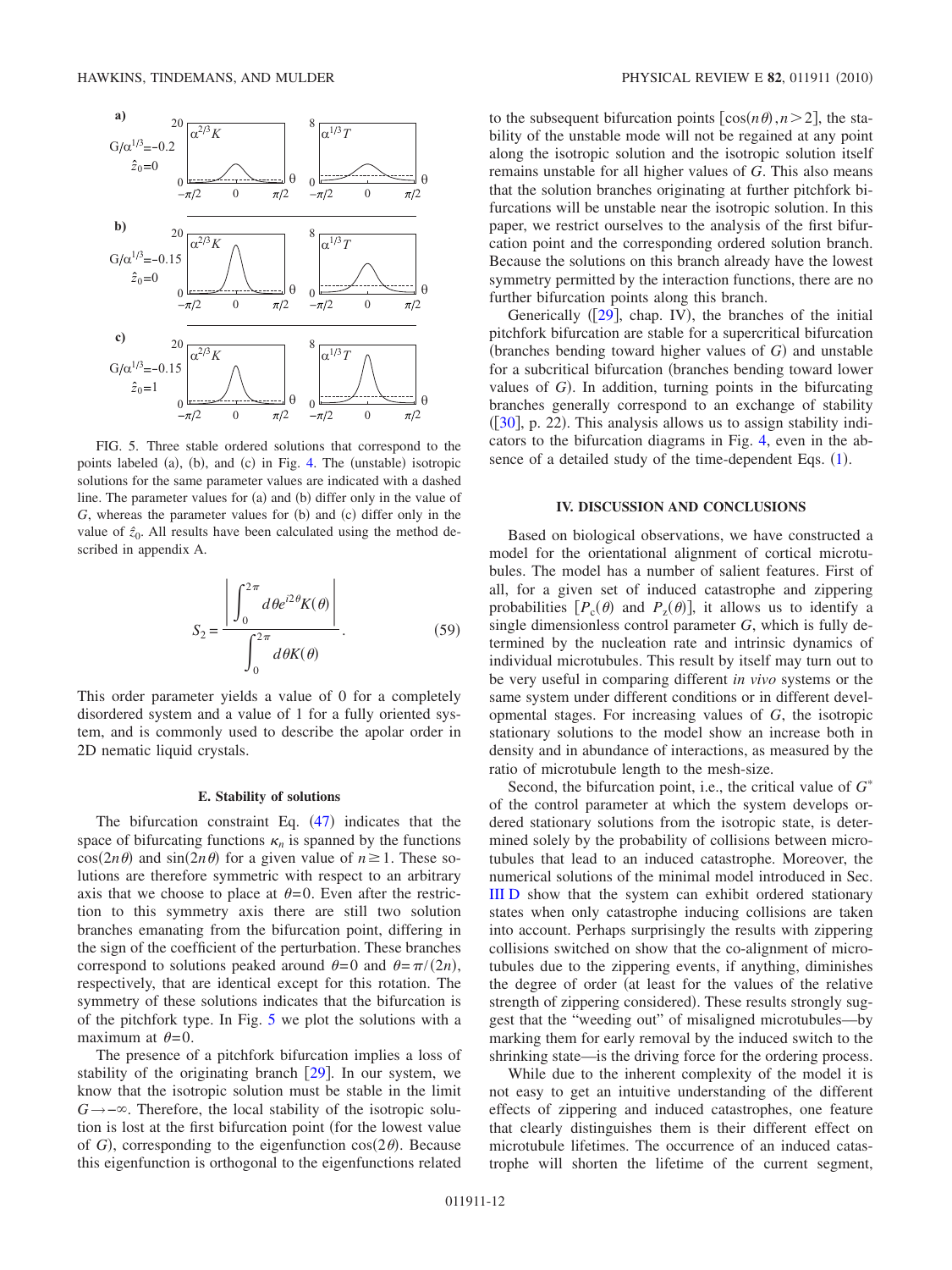thereby actively repressing segments in a minority direction. Zippering, on the other hand, reorients the growing tip, but leaves the expected lifetime of the newly inactivated segment intact. As a result, any discordant tails of microtubules will have a longevity equal to that of the segments in a potentially dominant orientation.

Furthermore, in spite of not being able to directly assess the stability of the solutions in the time domain, we have provided arguments that stable ordered solutions are possible only for the regime  $G \le 0$ , i.e., where the length of individual microtubules is intrinsically bounded. For  $G > 0$ , individual microtubules have the tendency to grow unbounded, unless they are kept in check by catastrophic collisions. Although (locally) stable solutions may exist for values of  $G$  that are not too large, for every  $G>0$  there exists a class of aligned 'runaway' solutions with diverging densities. The computed ordered solutions, regardless of their stability, converge to a point with *G*=0, for which the microtubules are perfectly aligned  $(S_2 = 1)$  and the system is infinitely dense. The existence of this point can be understood by the fact that the alignment also serves to decrease the number of collisions, and in the limit of a perfectly aligned system, the (relative) number of collisions vanishes.

How realistic is the model presented? To address this question we first discuss the effect of our use of homogeneous densities to describe the microtubule segments. Effectively, the microtubules have no determined position, and therefore, as in any mean fieldlike approach, spatial correlations between microtubules are ignored. This arguably leads to inaccuracies in the dynamical behavior of microtubules. For example, consider what happens when a microtubule starts shrinking as a result of a collision with another microtubule. In a real system, where the microtubule has a definite position, if the microtubule returns to the growing state following a rescue event, it is likely to collide with the same microtubule as before. In our homogeneous approximation, such correlations are ignored. To investigate the resulting error, the theory presented here should be compared with the results from explicit particle-based simulations. Initial results that we have presented in  $\lceil 31 \rceil$  $\lceil 31 \rceil$  $\lceil 31 \rceil$  suggest that these correlations (in the absence of zippering) do not have a significant effect.

When zippering is enabled, the problem of ignoring the spatial correlations described above extends to situations where a microtubule is shrinking away from another microtubule after undoing a zippering event. However, the homogeneity assumption also gives rise to a second and arguably more important effect: the inability to properly account for microtubule bundles. Whenever a microtubule zippers alongside another segment, they form a parallel bundle  $\lceil 32 \rceil$  $\lceil 32 \rceil$  $\lceil 32 \rceil$ . The coarse-grained nature of our model precludes the formation of bundles and only allows for alignment of the segments. This means that a microtubule that is growing in a different direction encounters each microtubule separately rather than as a single bundle. It is to be expected that the catastrophe and zippering rates stemming from *N* individual collisions will be higher than those from a single collision with a bundle of *N* microtubules. For this reason the event rate in realistic systems is likely to be lower than that predicted by the model. Furthermore, real microtubule bundles are thought to be more than simply adjacently aligned microtubules, because they may be stabilized through association with bundling proteins that could potentially decrease the catastrophe rate of individual microtubules within a bundle (see  $[33]$  $[33]$  $[33]$ ). We have begun to investigate the effect of bundling in simulations with different bundle-dependent collision dynamics, presented in  $\lceil 31 \rceil$  $\lceil 31 \rceil$  $\lceil 31 \rceil$ . Using two extreme models of bundle collision dynamics we observed significant contributions of zippering but these varied in sign and remained smaller than the dominant influence of catastrophic collisions. To further quantify the effect of zippering, the model presented here would need to be extended to address bundling and (an approximation of) the correlations mentioned above.

We also need to consider several known biological factors that have not been included in the present model. The first of these is that microtubules typically can deattach from their nucleation sites and then perform so called treadmilling motion, whereby the minus-end shrinks at a more or less steady pace, which is small compared to both the growth and the shrinking speed of the more active plus end. In the case that no zippering occurs at all it is relatively easy to show that the effect of treadmilling simply leads to a renormalization of the parameter *G* and the interaction functions  $c(\theta)$  and  $z(\theta)$ , but leaves the qualitative behavior of the model identical to the one discussed here. When zippering does occur, one expects the treadmilling to enhance the degree of ordering in an ordered state, as over time it "eats-up" the, by definition less ordered, initial segments of each microtubule. This effect is also consistent with the observation in Fig.  $5(c)$  $5(c)$  that in the case with zippering the active tips are on average more strongly aligned than the average segment. In fact, given that the comparison between Figs.  $5(b)$  $5(b)$  and  $5(c)$  also shows that, all else being equal, zippering sharpens the orientational distribution of the active tips as compared to the case with no zippering, it is conceivable that the combination of zippering and treadmilling could lead to more strongly ordered systems for the same value of the control parameter.

Next it is known that *in vivo* severing proteins, such as katanin are active in, and crucial to, the formation of the cortical array  $\lceil 34 \rceil$  $\lceil 34 \rceil$  $\lceil 34 \rceil$ . Although in principle the effect of severing proteins could be included in the model, it would present formidable problems in the analysis as well as introduce additional parameters into the model for which precise data is lacking.

Finally, our model implicitly assumes that there is an infinite supply of free tubulin dimers available for incorporation into microtubules. Although there is no definite experimental evidence for this, it is reasonable to assume that *in vivo* there is a limit to the size of the free tubulin pool. Such a finite tubulin pool would have marked consequences for the behavior of the model, because the growth speed, and possibly also the nucleation rate, are dependent on the amount of free tubulin, or equivalently the total length density of microtubules  $k_{tot}$ . To a first approximation the growth speed is given by  $v^+(k_{tot}) = v^+(k_{tot} = 0)(1 - \frac{k_{tot}}{k_{max}})$  where  $k_{max}$  the maximally attainable length density when all tubulin is incorporated into microtubules  $[35]$  $[35]$  $[35]$ . This allows for stable states to develop even when  $G(k_{tot}=0) > 0$ , because under this pool-size constraint the length of individual microtu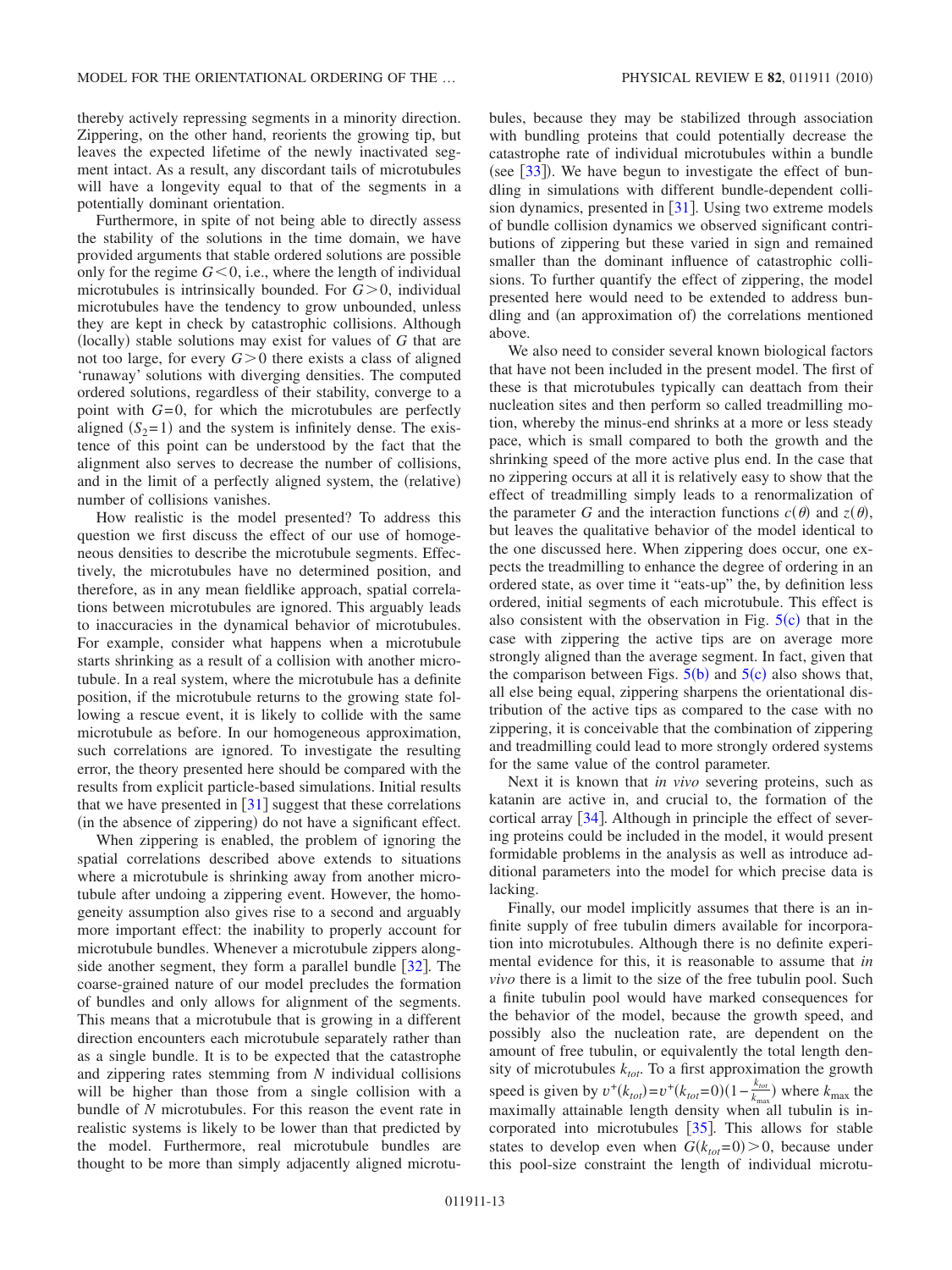bules will always remain bounded, and the system will settle into a steady state with  $G(k_{tot}) < G(k_{tot}=0)$ . This behavior could provide a biologically motivated mechanism by which a solution with a particular density is selected.

To see whether our model, in spite of its approximate nature, makes sense in the light of the available data we first use the collision event probabilities obtained by Dixit and Cyr  $[15]$  $[15]$  $[15]$  (see Fig. [3](#page-2-2)) to obtain an estimate for the bifurcation value of the control parameter of  $G^* = -0.15$  for the case of Tobacco BY-2 cells. An ordered phase of cortical microtubules should therefore be possible provided  $G > G^*$ . Given the available data on the microtubule instability parameters in this same system taken from Dhonukshe et al. [[10](#page-14-8)] and Vos *et al.* [[36](#page-14-19)] we would predict using the definition  $(36e)$  $(36e)$  $(36e)$ that this requires the nucleation rate of new microtubules to be larger than  $0.05 \text{ min}^{-1} \mu \text{m}^{-2}$  (Dhonukshe) and 0.01 min<sup>-1</sup>  $\mu$ m<sup>-2</sup> (Vos), respectively. Both these estimates for a lower bound on the nucleation rate are reasonable as they imply the nucleation of order  $10<sup>3</sup>$  microtubules in the whole cortex over the course of the build-up toward full transverse order, comparable to the number that is observed.

Finally, we should point out that our model so far only addresses the question of what causes cortical microtubules to align with respect to each other. Given that in growing plant cells the cortical array is invariably oriented transverse to the growth direction, the question of what determines the direction of the alignment axis with respect to the cell axes is as, if not more, important from a biological perspective. We hope to address this question, as well as the influence of some of the as yet neglected factors mentioned above, in future work.

### **ACKNOWLEDGMENTS**

The authors thank Kostya Shundyak, Jan Vos, and Jelmer Lindeboom for helpful discussions. S.H.T. is grateful to Jonathan Sherratt for his comments on the stability of solutions. R.J.H. was supported by a grant within the EU Network of Excellence "Active Biomics" Contract No. NMP4- CT-2004-516989). S.H.T. was supported by a grant from the NWO program "Computational Life Sciences" Contract No. CLS 635.100.003). This work is part of the research program of the "Stichting voor Fundamenteel Onderzoek der Materie (FOM)," which is financially supported by the "Nederlandse organisatie voor Wetenschappelijk Onderzoek (NWO)."

## **APPENDIX: NUMERICAL EVALUATION OF THE ORDERED SOLUTIONS**

The solutions to the set of Eqs.  $(36)$  $(36)$  $(36)$  lie in an infinitedimensional solution space. This creates significant hurdles for the numerical search for solutions. In this section, we will see that it is possible to restrict the solutions to a finitedimensional space by imposing constraints on the interaction operators **C** and **Z**. In addition, we present a method to follow the branch of ordered solution in this finite-dimensional space, starting from the bifurcation point Eq.  $(50)$  $(50)$  $(50)$ .

We start by reformulating the set of Eqs.  $(36)$  $(36)$  $(36)$  by replacing  $L(\theta)$  and  $T(\theta)$  through the definitions

$$
S(\theta) = \frac{1}{L(\theta)}, \quad U(\theta) = \frac{1}{K(\theta)} \left[ \frac{T(\theta)}{L(\theta)} - 1 \right].
$$
 (A1)

Following these substitutions, the interaction operators are all applied at the outermost level of the equations, enabling us to make use of their properties in Fourier space. Explicitly, we obtain

$$
S(\theta) = -G + \mathbf{C}[K](\theta) + \mathbf{Z}[K](\theta)
$$
 (A2)

$$
Q(\theta) = \mathbf{Z}[K(1+Q)/S](\theta)
$$
 (A3)

$$
U(\theta) = \mathbf{Z}[(1 + KU)/S](\theta)
$$
 (A4)

<span id="page-13-0"></span>and

$$
K(\theta) = \frac{1 + Q(\theta)}{S^2(\theta) - U(\theta)[1 + Q(\theta)]}.
$$
 (A5)

Denoting the Fourier components of  $S(\theta)$ ,  $Q(\theta)$  and  $U(\theta)$ , by  $\hat{s}_n$ ,  $\hat{q}_n$  and  $\hat{u}_n$ , respectively, the interacting microtubule equations reduce to a (potentially infinite) set of scalar integral equations:

$$
\hat{s}_{2n} = -2\delta_{n,0}G + \frac{\hat{c}_{2n} + \hat{z}_{2n}}{\pi} \int_0^{2\pi} d\theta \cos(2n\theta) K(\theta)
$$
\n(A6a)

$$
\hat{q}_{2n} = \frac{\hat{z}_{2n}}{\pi} \int_0^{2\pi} d\theta \frac{\cos(2n\theta)K(\theta)[1 + Q(\theta)]}{S(\theta)} \qquad (A6b)
$$

$$
\hat{u}_{2n} = \frac{\hat{z}_{2n}}{\pi} \int_0^{2\pi} d\theta \frac{\cos(2n\theta)[1 + K(\theta)U(\theta)]}{S(\theta)}.
$$
 (A6c)

From the structure of these equations, we immediately see that we can greatly reduce the dimensionality of the problem by setting a number of Fourier coefficients  $\hat{z}_{2n}$  and  $\hat{c}_{2n}$  to zero. In other words, by restricting our space of interaction functions  $c(\theta)$  and  $z(\theta)$ , the problem can be reduced to a finite number of scalar equations.

Applied to the simplified interaction functions introduced in Sec. [III D,](#page-9-5) we know that the sets of stationary solutions form lines in the eight-dimensional phase space spanned by the variables  $\{\hat{s}_0, \hat{s}_2, \hat{s}_4, \hat{q}_0, \hat{q}_4, \hat{u}_0, \hat{u}_4\}$  and the parameter *G*. At least two such solution lines exist, one corresponding to the isotropic solution and the other to the ordered solution, and these lines intersect at the bifurcation point.

Within this 8-dimensional space, we have used a numerical path-following method similar to the one described in [[37,](#page-14-28)[38](#page-14-29)] that follows the ordered solution branch by searching for a local minimum in the root mean error of the constituent Eqs.  $(A5)$  $(A5)$  $(A5)$ . The search for ordered solutions is initiated at the bifurcation point, with coordinates

$$
S^* = \frac{\hat{z}_0 - 2\hat{c}_2}{(-2\hat{c}_2)^{2/3}}, \quad Q^* = -\frac{\hat{z}_0}{2\hat{c}_2}, \quad U^* = \frac{\hat{z}_0}{(-2\hat{c}_2)^{1/3}}, \quad (A7)
$$